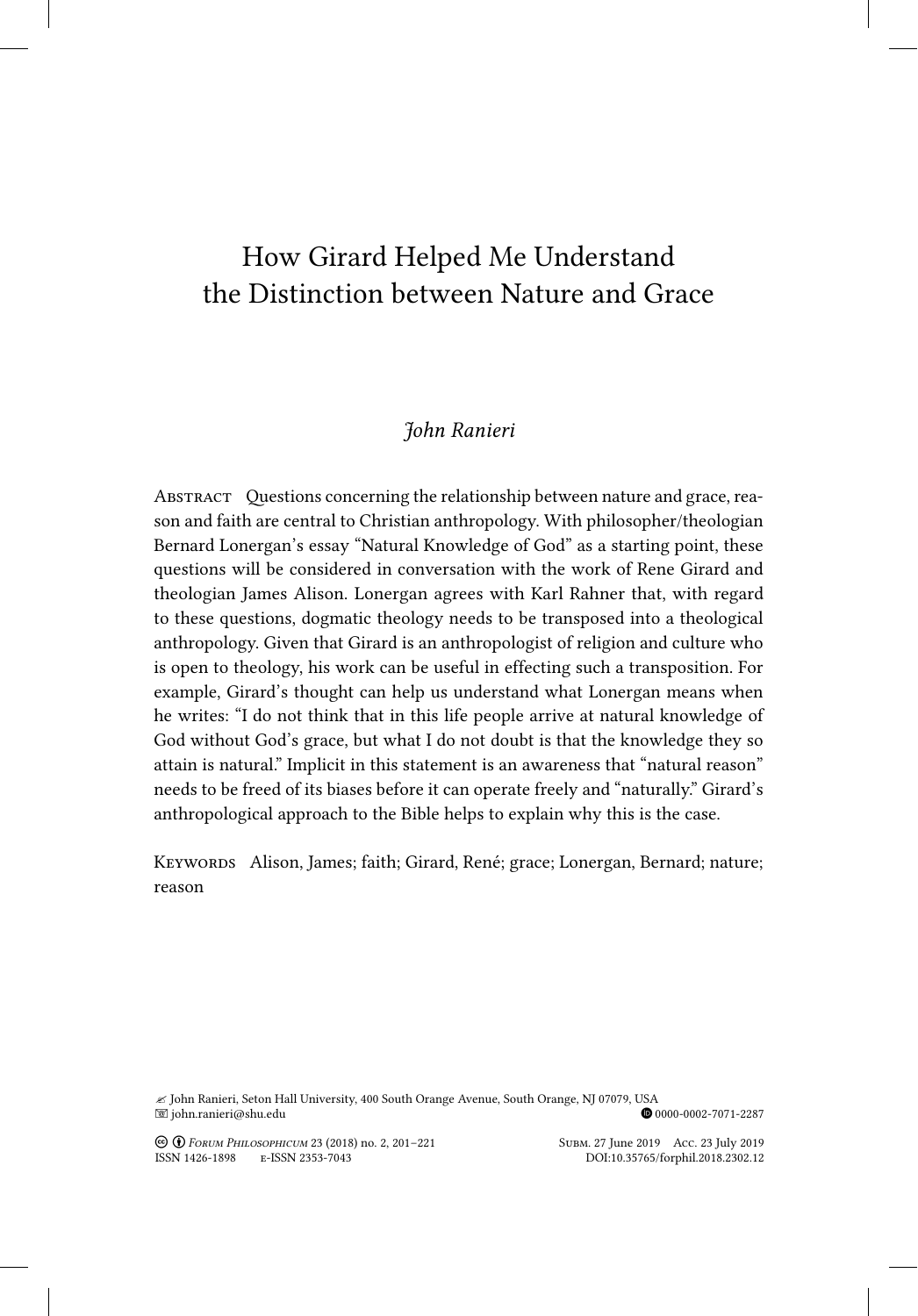I begin with two questions that I have been considering for some time, and which I believe to be interrelated.

At the end of his essay, "Natural Knowledge of God," theologian Bernard Lonergan writes: "I do not think that in this life people arrive at natural knowledge of God without God's grace, but what I do not doubt is that the knowledge they so attain is natural." 1 For many years I had a difficult time understanding this sentence. If the knowledge referred to requires grace, then how can it be natural? If a capacity is natural to me, then it should be able to be brought to fruition by drawing upon my own innate resources. If it is natural to me then where is the need for grace? Of course, to put the question in this way suggests a certain pre-understanding (or misunderstanding) of the relationship between nature and grace. It is not my intention here to delve into the intricacies of the Catholic tradition's thinking on the issue of nature and grace. This is simply an attempt to indicate some ways in which my study of Rene Girard's work has helped me gain some insight into these questions.

My second question emerged as a result of the connection between the question concerning nature and grace, and the related question concerning the relationship between reason and faith. The question was posed to me in an interesting way while teaching an undergraduate seminar dealing with the theme of faith and reason in the Abrahamic traditions. In addition to "Natural Knowledge of God," we also read Lonergan's "Doctrinal Pluralism." We then read Girard's book *I See Satan Fall Like Lightening* and several chapters from James Alison's work, *On Being Liked* dealing with soteriological themes. In the course of the seminar one of the more intellectually curious students observed how: "Lonergan is the Christian theologian and yet he rarely speaks in explicitly Christian terms; while Girard, as a social scientist, claims to be adopting a scientific approach, while constantly drawing upon the Bible. What is going on here? And are their views reconcilable?" I believe this is a relevant question because it seems that while Girard has many admirers within Catholic theological circles, there are some who express a degree of wariness about whether his anthropological approach is reductionist or otherwise in tension with Christian theological claims.

For this reason, questions concerning the relationship between Girard's thought and the Catholic theological tradition take on some importance—especially since Girard understood his anthropological perspective as capable

<sup>1.</sup> Bernard J. F. Lonergan, "Natural Knowledge of God," in *A Second Collection: Papers*, ed. William F. J. Ryan and Bernard J. Tyrrell (Philadelphia: Westminster Press, 1974), 133.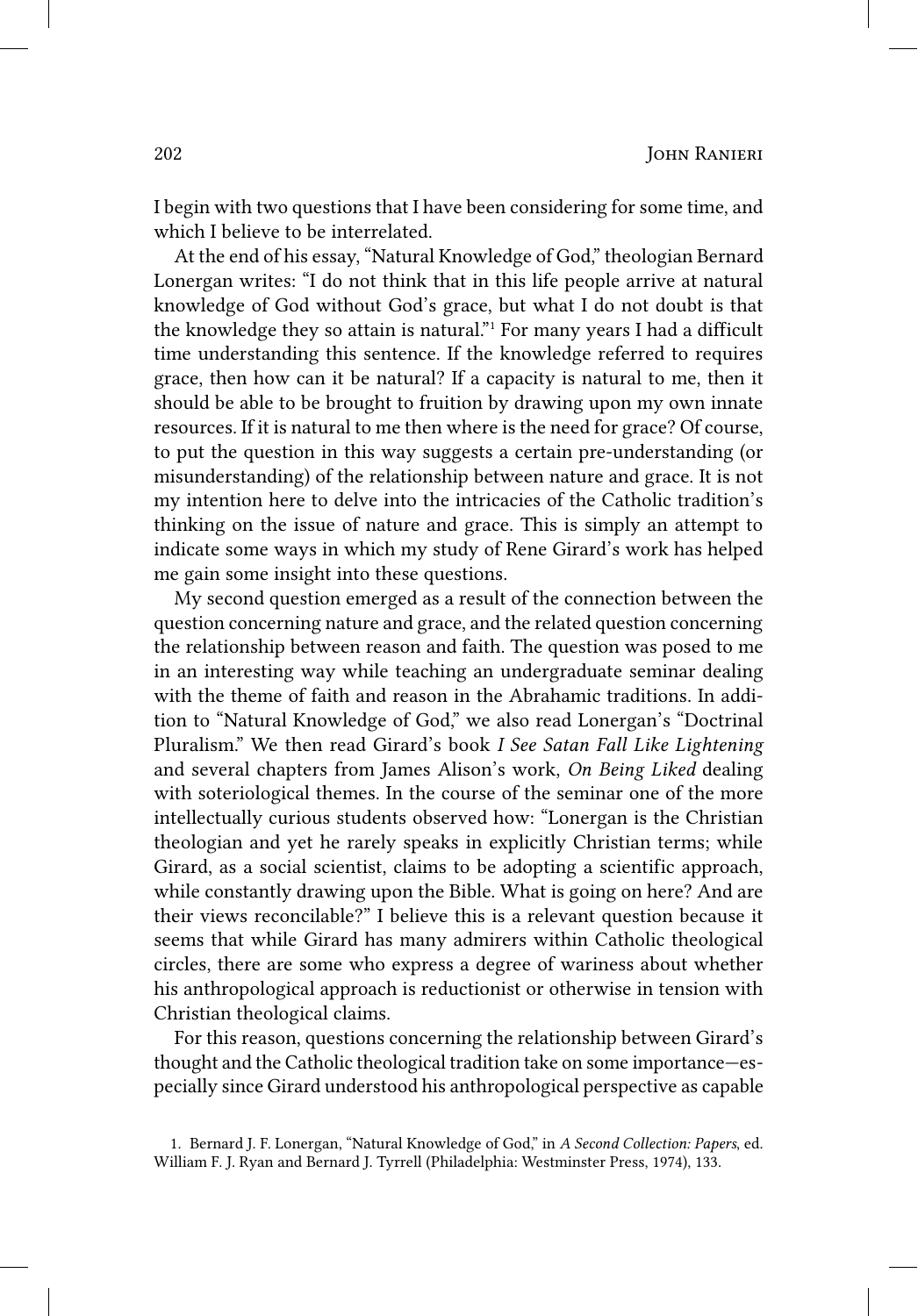of enriching theological reflection. 2 However, it should be emphasized from the start that Girard considers himself to be an anthropologist of religion, not a Catholic theologian. Nonetheless, he believes that his anthropological analyses of the gospels should not be separated from theology, and that theology can benefit from his analyses. 3 In addition, Girard has been quite clear that his thought should not to be viewed as a comprehensive, dogmatic system. Instead, he sees himself as a researcher who has been gifted with several crucial insights, whose consequences he draws out and develops wherever they lead. To mention this is to be reminded of the dangers of criticizing a thinker for not working out detailed answers to questions he or she does not raise. 4

In considering the questions at hand, I begin with Lonergan's "Natural Knowledge of God." There Lonergan reminds his readers that Vatican I, in defending natural knowledge of God, was speaking of a *quaestio iuris* rather than *quaestio facti*, a matter of possibility rather than a matter of fact. In Lonergan's reading the relevant conciliar document, *Dei Filius* "does not commit itself either to saying that the possibility ever was realized or to predicting that it ever would be realized." The Council's intention was to state that, *in principle*, human beings as human are capable of grasping a valid argument for God's existence. Lonergan goes on to interpret *Dei Filius* as indicating that "the potency in question is not moral but physical." Further, "it is not asserted that this light [of natural reason] is sufficient for fallen man to come to certain knowledge of God," nor is it asserted "that man without some tradition can reach the full development of his rational powers and so come to certain knowledge of God." What the Council condemned "was an outright traditionalism that flatly denied the possibility of the light of reason reaching certain knowledge of God." 5 Lonergan then goes on to specify some of the conditions that would have to be fulfilled in order for people to reach such knowledge. Among them, "[they] must have succeeded in avoiding all the pitfalls in which so many great philosophers

2. René Girard, *I See Satan Fall Like Lightning* (Maryknoll, NY: Orbis Books, 2001), 3, 190–2. 3. Ibid.

4. In this regard Girard has said "I am not necessarily hostile to all the things which I do not mention in my writing. The people who complain about not finding this or that in my books are the same, as a rule, who ridicule the excessive ambition of le systeme-Girard. What they mistake for an encyclopedic appetite is the single insight that I pursue wherever I recognize it and which is too alien to their way of thinking for them to perceive its singleness." Rebecca Adams, "Violence, Difference, Sacrifice: A Conversation with Rene Girard," *Religion and Literature* 12, no. 2 (1993): 21.

5. Lonergan, "Natural Knowledge of God," 118–9.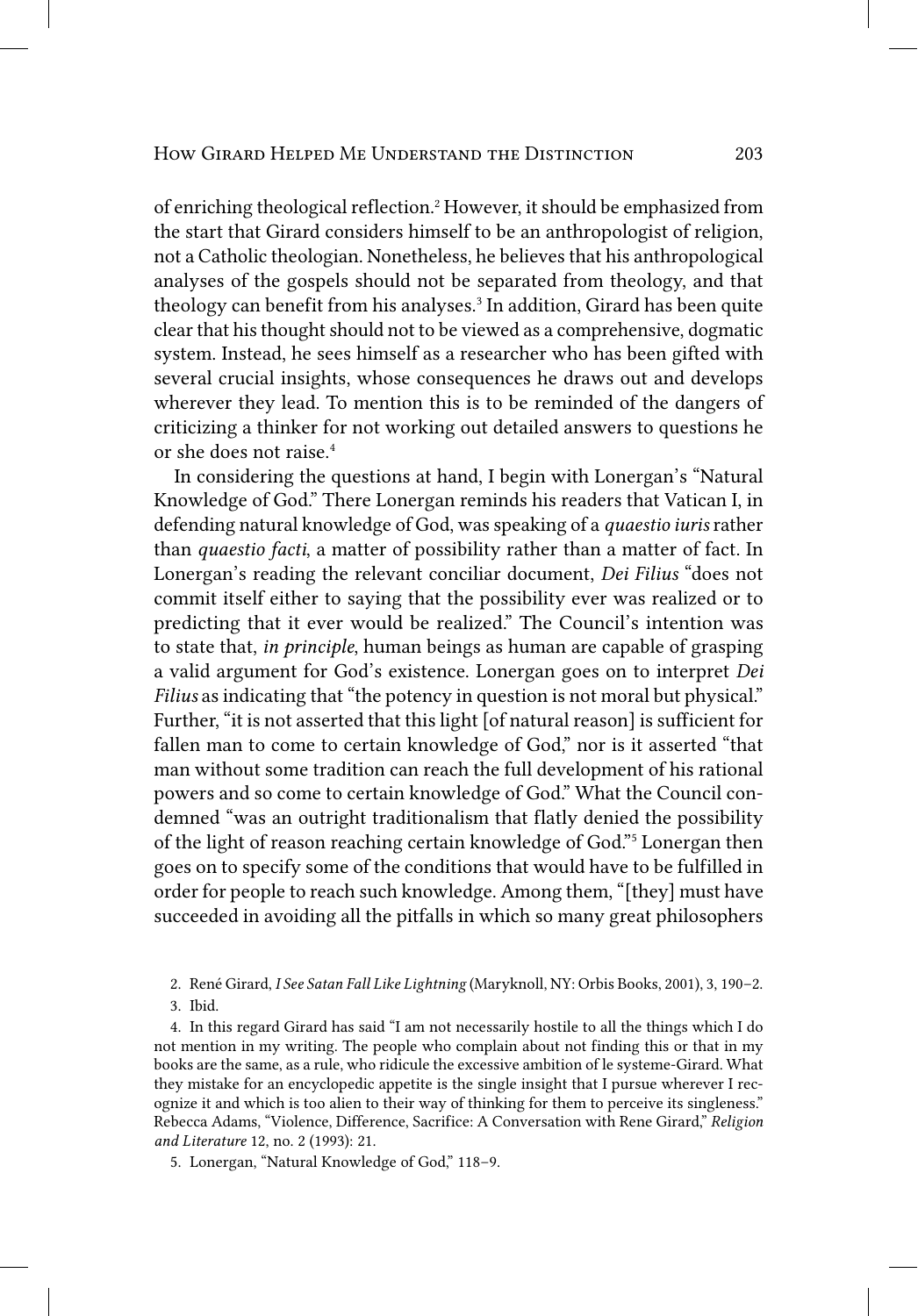have become entrapped," and [they] must resist their personal evil tendencies and not be seduced by the bad example of others." 6 He is aware how the doctrine has fallen on hard times, and how the relevance of the kinds of distinctions it operates with has been called into question. Difficulties with this doctrine include an alleged "excessive objectivism" which does not take into account the concrete experience of human persons; its appeal to unnecessary, non-biblical distinctions such as faith and reason, grace and nature, supernatural and natural; and a general skepticism with regard to philosophical approaches to God, who many believe is best known through scripture and religious experience. Lonergan observes how "[a] contemporary would want to know what there is about this possibility [of natural knowledge of God] that makes any difference to human life or human society."<sup>7</sup> This is, of course, a relevant question; one to which I will return toward the end of this essay.

By illuminating the human condition in the light of mimesis, Girard helped to clarify for me the importance of the distinction between matter of principle and matter of fact as it pertains to natural knowledge of God. By showing how we, as members of any given culture, are already shaped (or, more accurately, distorted) by the effects of the scapegoating mechanism, Girard describes the factual situation in which the pursuit of knowledge (including knowledge of God) occurs. We operate within societies already structured by both the effects of mimetic rivalry and the amelioration of those effects provided by the single victim mechanism. Girard shows how profoundly these practices skew every aspect of culture and society. They literally constitute the horizon within which human life unfolds. What we take to be normal, even rational, is already twisted by the effects of scapegoating. If at the origins of every culture there is an act of victimization, then every area of human endeavor will bear traces of this violent origin, including human understanding.

It is within this context that the following claim by Girard must be understood: "Our own rationality cannot reach the founding role of mimetic victimage because it remains tainted with it. Narrow rationality and victimage lose their effectiveness together. Reason itself is a child of the foundational murder."<sup>8</sup> Girard is not here dismissing the role of intelligence and reasonableness in human life. He is arguing that understandings of rationality, as they arise within cultures, are largely oblivious to

<sup>6.</sup> Ibid., 133.

<sup>7.</sup> Ibid., 119–21.

<sup>8.</sup> René Girard, *A Theatre of Envy* (Leominster: Gracewing, 2000), 208.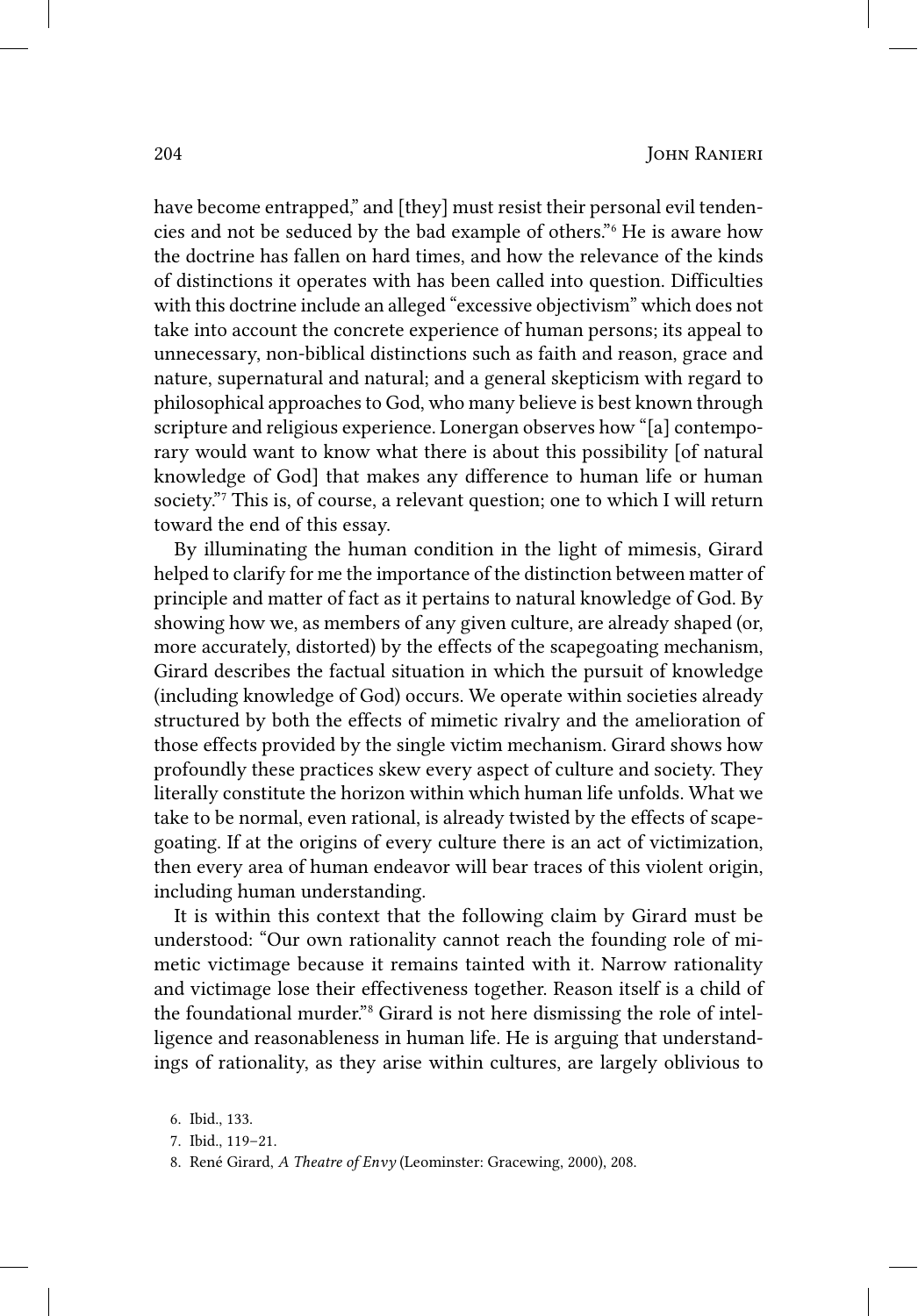their involvement in scapegoating practices. As an example, Girard mentions Plato's creation of the "myth" of philosophy's development after the death of Socrates. In his telling of the story, philosophy is absolved of any complicity in scapegoating. Ignorant Athenians may have demanded the death of Socrates, but philosophy, in its self-understanding, had nothing to do with it—its hands remain bloodless. Contrasting this attitude with that exemplified in the gospel Passion accounts, Girard writes:

[The] Gospel tells us there are moments in which there is absolutely no truth in culture; and I do not think any other source tells us that with quite the same conviction. There are some anticipations in Greek culture, in particular the death of Socrates, but in the accounts of the death of Socrates, philosophy always knows the truth, whereas in Christianity, the Christians themselves say "Peter, our leader, was ignorant."

Elsewhere, he makes a similar point:

Take the death of Socrates, for example. "True" philosophy never enters into it. It escapes the contagion of the scapegoat. There is always truth in the world; even though this is no longer so at the moment of Christ's death. Even his favorite disciples are speechless in the face of the crowd. They are literally absorbed by it.<sup>9</sup>

For Girard, the illusions of philosophy are the illusions of all those who would justify their own complicity in acts victimization by an appeal to reason. It is, of course, difficult to argue with those who are convinced, that, unlike their opponents, they alone are guided by a pure disinterested desire to know. Girard does not mean to disparage the use of reason; he is simply warning of the dangers of uncritically assuming that we are being reasonable and "objective" in our judgments, without expending the necessary effort to ascertain whether we are, in fact, being influenced by desires whose origins proceed from mimetic rivalry and whose distorting effects we are for the most part unaware.

Reason needs to become aware of its own scapegoating tendencies in order to be faithful to the exigencies of its own reasonableness. Their

<sup>9.</sup> Walter Burkert, René Girard, and Jonathan Z. Smith, *Violent Origins: Walter Burkert, René Girard, and Jonathan Z. Smith on Ritual Killing and Cultural Formation*, ed. Robert Hamerton-Kelly (Stanford: Stanford University Press, 1988), 142; René Girard, *The Scapegoat* (Baltimore: Johns Hopkins University Press, 1986), 105.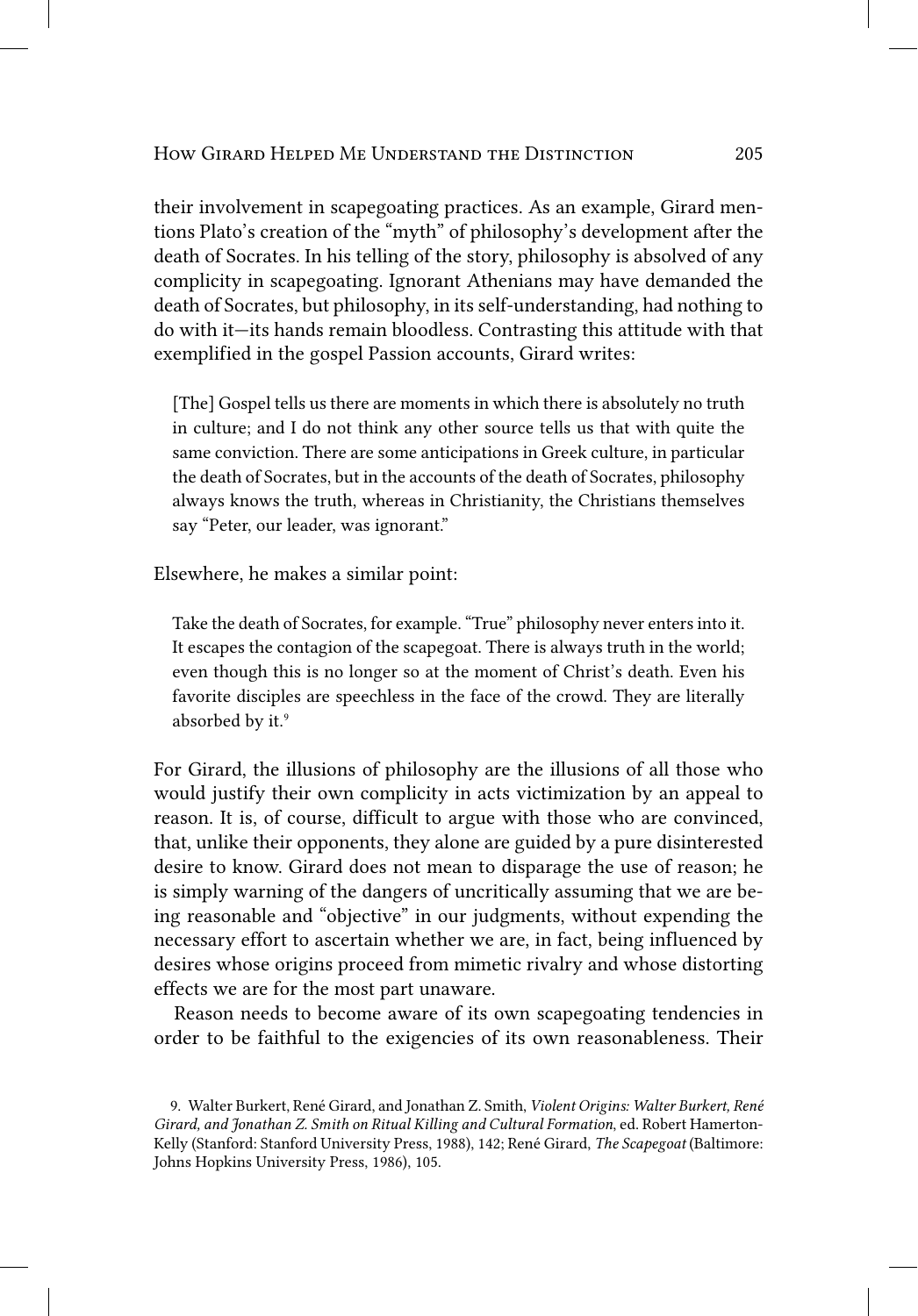terminology may be different, but Girard's point here is quite similar to Lonergan's own emphasis on the debilitating effects of the biases on the human capacity for reasonableness and objectivity. The "narrow rationality" criticized by Girard would be just as roundly criticized by Lonergan. Reason needs to be freed from the biases in order to operate in an authentic "natural" manner. It is important to emphasize that neither Girard nor Lonergan is saying that reason is intrinsically or naturally corrupt. They both say that *in fact* reason frequently operates in a distorted fashion; but *in principle* reason, operating as it is naturally constituted, need not do so. Neither Girard nor Lonergan are in conflict with the teaching of Vatican I on natural knowledge of God. But if Girard is correct in his account of how humanity's reliance on victimizing practices distorts all aspects of culture, then reason is both unaware of and also powerless to remedy its predicament. Enmeshed in culture, it cannot free itself from its encompassing influence. Reason, as concretely operating within a community, shares, however unwittingly, in the lie involved in the "misremembering" of the community's victimary foundations. 10 Thus imprisoned, it needs to be freed in order to exercise its legitimate capacities, that is, in order to function naturally. Reason, thus liberated, would then become more capable of operating in accordance with its own innate tendencies.

With this in mind we can perhaps better understand why Lonergan hesitates to abandon the concepts of "nature" or the "natural":

Now I have no doubt that such words as "nature" and "natural," no less than object and verification, can be abused. But I also have no doubt that if we are not only going to speak about God's grace and man's sinfulness but also we are going to say what precisely we mean by such speaking, then we have to find some third term over and above grace and sin.<sup>11</sup>

James Alison has made several observations concerning reason and the natural law that lend support to Lonergan's contention that Catholic theology should not do away with the idea of nature. Reflecting upon the role of reason within mimetic theory he says:

Humans constituted by and living in the world of rivalistic mimetic desire are no less mimetically constituted in alterity than the revealer of the divine

<sup>10.</sup> James Alison, *The Joy of Being Wrong* (New York: The Crossroad Publishing Company, 1998), 304.

<sup>11.</sup> Lonergan, "Natural Knowledge of God," 131.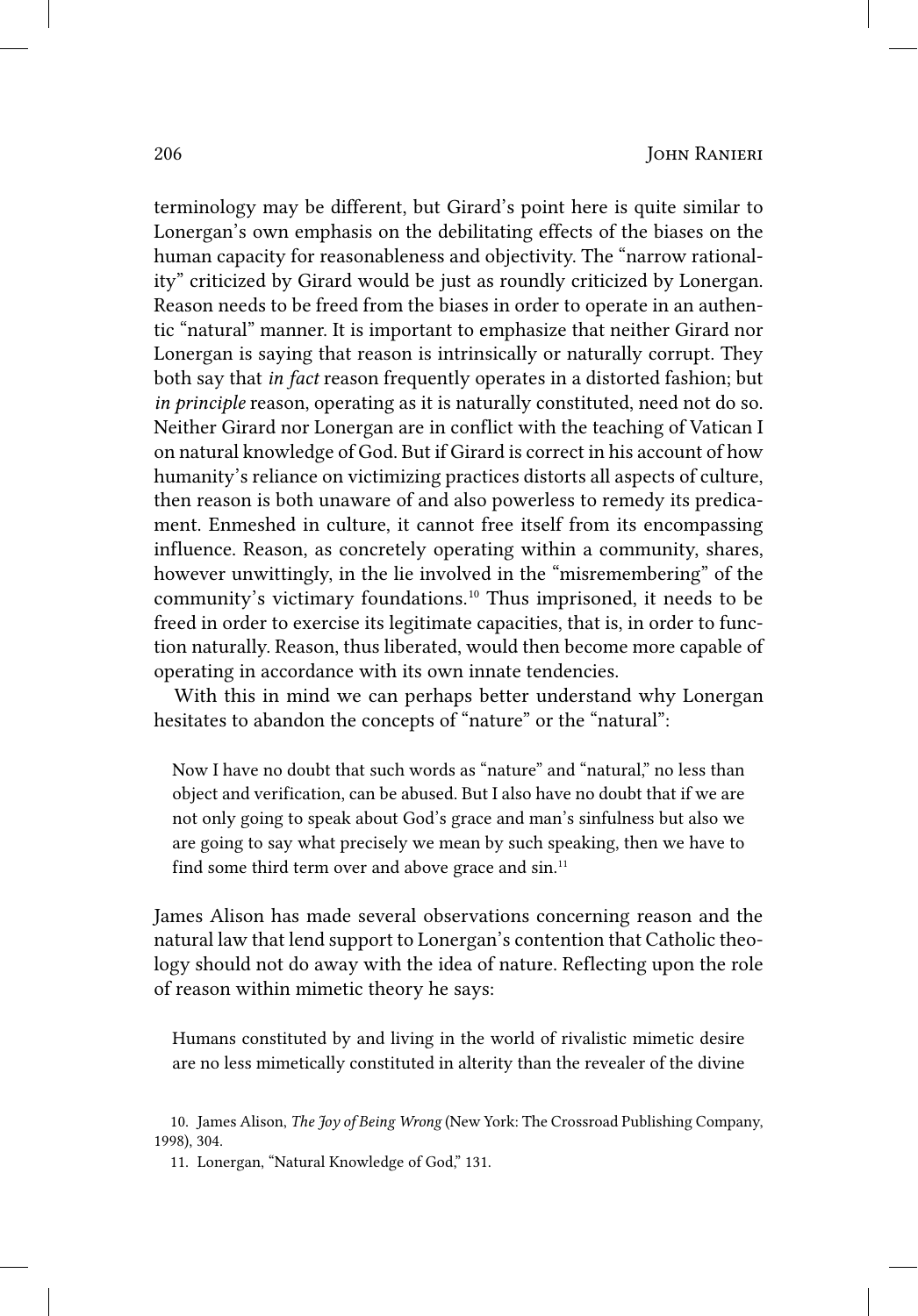beneficent mimesis: his human nature is the same as ours. This means that humans do not need to cease to be the sort of animal that they are in order to see the lie which has constituted us. Put in other words: we are capable of recognizing that we are wrong. 12

To say that we are *capable* of recognizing that we are wrong is to maintain that human intelligence, despite the aberrations to which it is subject due to the effects of bias (in Lonergan's terminology) and the ongoing influence of structures of victimization (in Girard's language), retains enough of its original integrity to be able to understand its own distortions when confronted with them. Expanding on this insight, to say that *we* are capable of recognizing that we are wrong is to argue that our identity as persons is not erased by the process of liberation from the lies in which we have been ensnared. The process of conversion is a process of transformation, not annihilation of the self. But if this is the case, then the question arises as to what it is that our distorted humanity is a distortion of. To speak only in terms of sin and grace is to leave out that *from* which sin is a falling away, as well as the elevation of our human nature *toward* which we are ultimately intended to reach fulfillment in the love of God. The concept of "nature" is a way of trying to articulate this insight. Referring to the natural law as "an indispensable element of the Christian doctrine of creation," Alison makes the following point:

That is to say, it is our way of insisting that there is not an absolute rupture between that which we see here and now and that which is the divine plan for the fullness of creation. What is now, and what will be, have an organic relationship between themselves, and in principle we can learn from what is now something about its definitive plenitude. In other words, there is a trustable continuity between that which is in need of salvation and that which will appear once saved. This is the consequent way of saying that any attempt to speak about salvation as if it were the abolition of something disastrous and the inauguration of something totally new does not keep alive the necessary unity between our Creator and our Saviour. 13

To "get it wrong" about ourselves and to be able to recognize this implies that we, at least in principle, possess the capacity for developing into persons whose humanity is not so distorted, and that there is a continuity of

<sup>12.</sup> Alison, *The Joy of Being Wrong*, 304.

<sup>13.</sup> James Alison, *On Being Liked* (New York: The Crossroad Publishing Company, 2003), 61.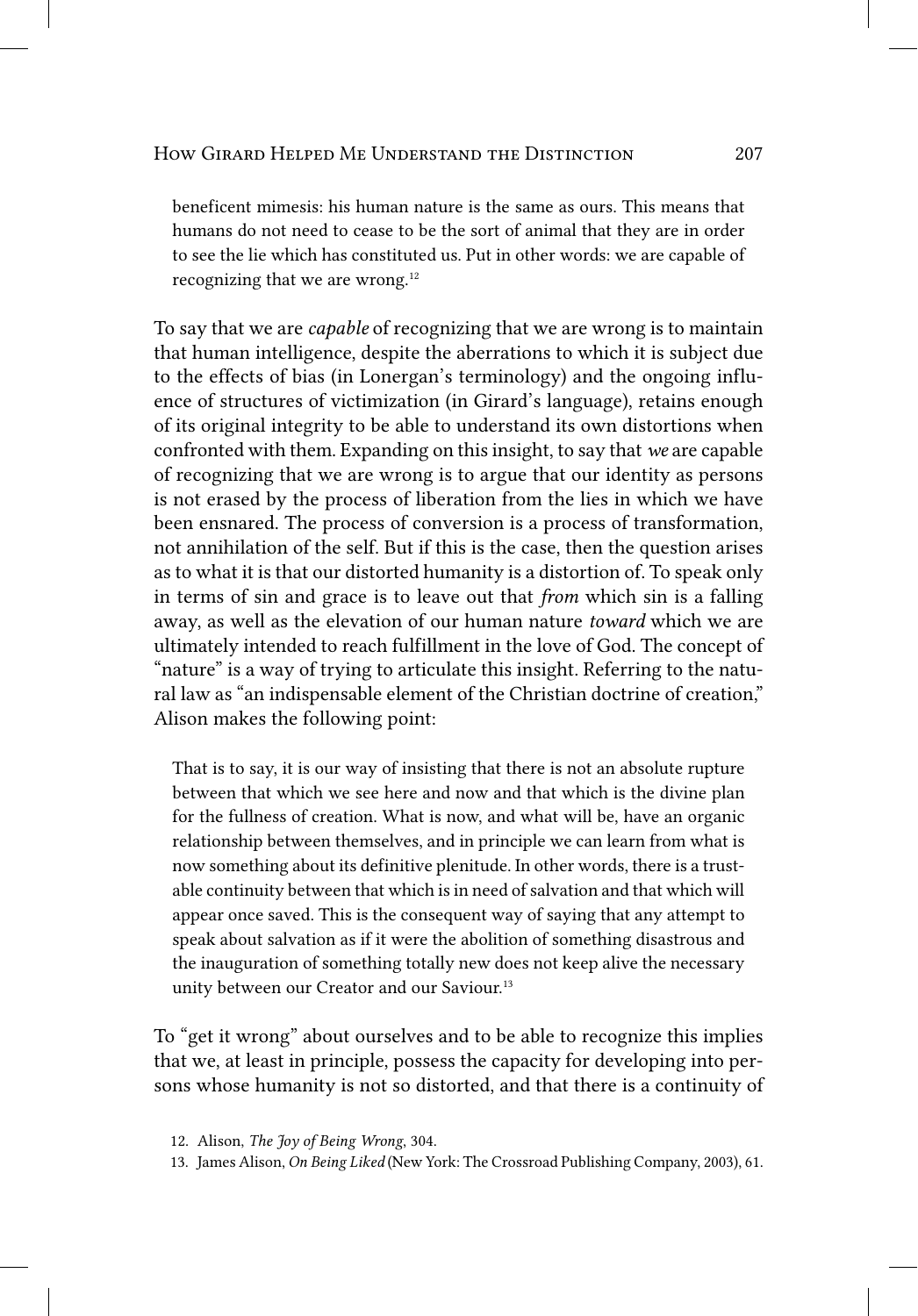identity between the person who can be brought to this recognition and the person who is transformed by this process. The "trustable continuity" of which Alison speaks finds an echo in Lonergan's insistence that:

The intellectual, the moral, and the religious are three successive stages in a single achievement of self-transcendence; and so attempts to separate and isolate the intellectual, the moral, and the religious are just so many efforts to distort or to entirely block authentic human developmen…. The complete being-in-love, the gift of God's grace, is the reason of the heart that reason does not know … It is in this life the crown of human development, grace perfecting nature, the entry of God into the life of man so that man comes to love his neighbor as himself.<sup>14</sup>

However complex and nuanced the theology of grace may be in the Catholic tradition, for our purposes here we can understand grace as the experience of God sharing God's own self with us in ways which free us and allow us to be the kind of persons God intended us to be. The terminology of nature and grace is simply another way of affirming the "trustable continuity" and the "self-transcendence" of which Alison and Lonergan speak.

In Girard's work these same matters are handled within the context of his conception of mimetic desire. Girard does not generally use the term "human nature" when articulating his theory; in its place we find a focus on mimesis and its constitutive role in forming human identity. However, I do not believe Girard would have objected to the claim that it is the nature of human beings to be mimetic creatures. 15 To understand how Girard's thought might relate to that of Lonergan on these matters, we need to consider the character of mimetic desire—whether it be understood as fundamentally good, bad, or neutral. An impression that some have garnered from Girard's writings is that mimetic desire *necessarily* tends toward rivalry and conflict. That impression is, however, mistaken. 16 Girard has made it quite clear that mimetic desire is "intrinsically good." By this he does not mean that it is never subject to aberration, but that it is the source of our freedom and of our humanity. He has further specified how "mimetic desire, even when bad, is intrinsically good, in the sense that far from

<sup>14.</sup> Lonergan, "Natural Knowledge of God," 128–9.

<sup>15.</sup> Nikolaus Wandinger, "'Concupiscence' and 'Mimetic Desire': A Dialogue between K. Rahner and R. Girard," *Contagion* 11 (Spring 2004): 153.

<sup>16.</sup> Girard has admitted though, "that occasionally I say 'mimetic desire' when I really mean only the type of mimetic desire that generates mimetic rivalry and, in turn, is generated by it." Adams, "Violence," 23.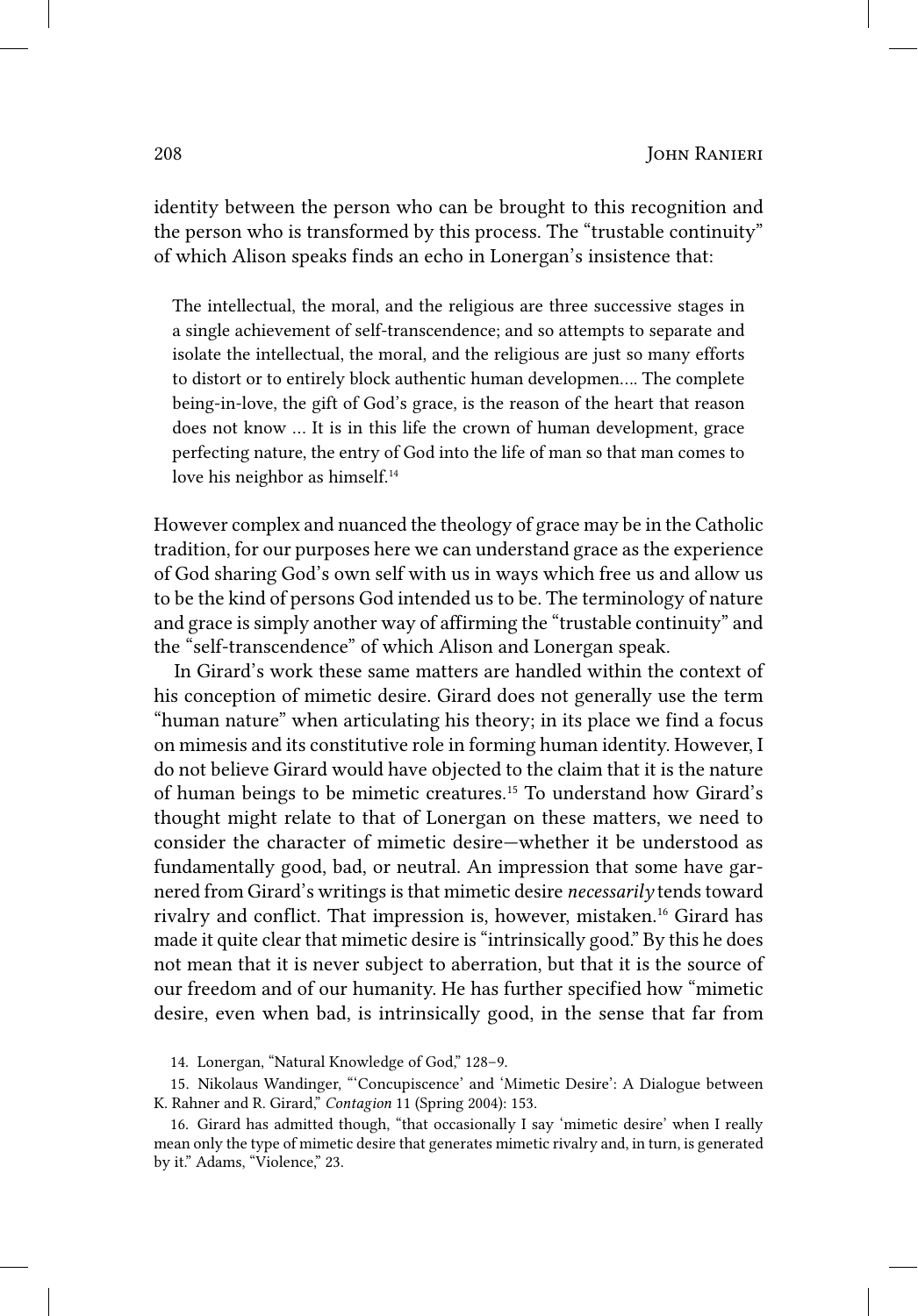being merely imitative, in a small sense, it's the opening out of oneself." In response to the question whether he intended this to be understood as openness to others, Girard replied: "Yes. Extreme openness. It is everything. It can be murderous, it is rivalrous; but it is also the basis of heroism, and devotion to others, and everything … I hear this question all the time: 'Is all desire mimetic?' Not in the bad conflictual sense. Nothing is more mimetic than the desire of a child, and yet it is good. Jesus himself says it is good. Mimetic desire is also the desire for God." 17 Likewise, in contrast to rivalistic mimesis, there always remains the possibility for pacific, life-giving mimesis, embodied, for example, in the life of Jesus, who called upon his disciples to follow him in imitating his heavenly Father. 18 Where Lonergan speaks of human nature in terms of the capacity for self-transcendence articulated as intellectual, moral, and religious conversion, Girard uses the terminology of mimetic desire in order to speak of that openness which has its ultimate fulfillment in the love of God. If Lonergan refuses to abandon the use of "nature" because of its usefulness in clarifying the meanings of sin and grace, much the same can be said about Girard's use of "mimesis." To say that mimetic desire, "even when bad, is intrinsically good," is not to be caught up in a contradiction; rather it is a way of stating how mimetic rivalry as aberrant, depends upon a prior capacity that, however twisted it may become in practice, is constitutive of human authenticity.

Of course, mimesis can and frequently does go awry. The violence that has plagued human society from its beginnings has its origin here. According to Girard, human beings have devised means to counter and contain the violence that would otherwise destroy them and their communities; means that involve directing this violence toward a victim or victims who are thereby sacrificed for the good of the whole. This solution, however, comes with a price—blindness to the fact that culture depends on a mechanism of victimization in order to flourish. Scapegoating can work effectively only as long as the scapegoaters are blind to what they are doing. As this lie takes hold, humanity becomes incapable of understanding the truth about itself. Humans become prisoners of their own solution to the problem of the violence, unaware of their bondage and thus incapable of imagining an alternative.

Yet if we take Girard at his word concerning the character of human mimesis, this situation is not the result of an inherent tendency of mimetic desire toward violence. In fact, human beings have created

<sup>17.</sup> Ibid., 24–5.

<sup>18.</sup> Girard, *I See Satan Fall Like Lightning*, 13.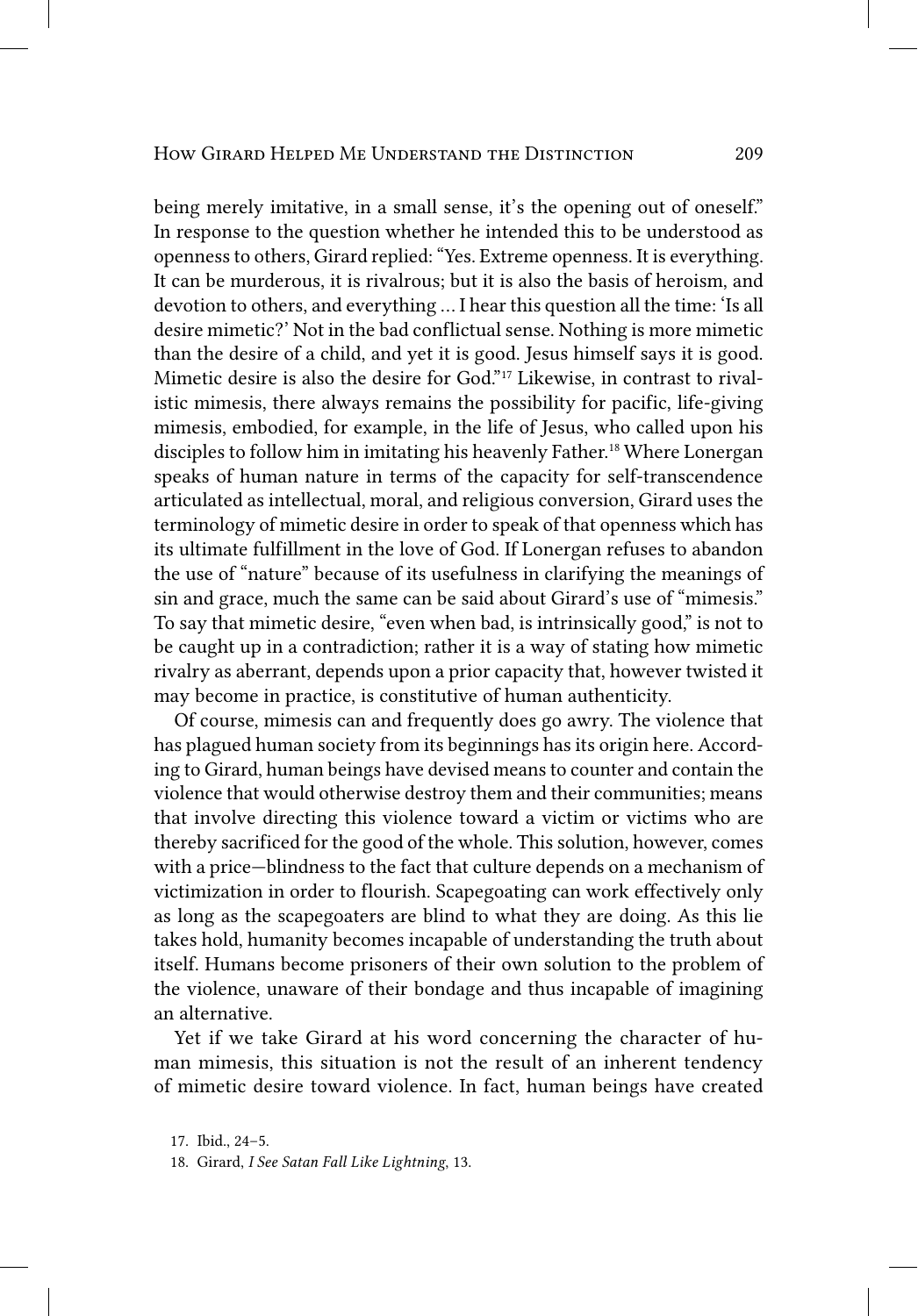a world in which they employ violent means to quell violence. Because such remedies are found to be effective (at least in the short term) they come to be taken as the acceptable and just means to preserve order. But in principle, mimetic desire is not so inclined—it is not the "nature" of mimetic desire to move toward violence. Through our practices we have been transformed into victimizers who are ignorant of our victimizing tendencies. Living in a state of misremembering, we become unaware of how we exist in a condition from which we need to be freed. Because it is a condition of ignorance, we are incapable of emerging from our blindness by our own means. Such a predicament requires liberation that we cannot accomplish ourselves. In theological terms, our fallen nature is blind and in need of God's grace.

Grace enables us to move toward becoming our authentic self, or in other words, it is grace that restores nature. I believe this is what Lonergan has in mind when he says that "in this life" people do not come to natural knowledge of God without God's grace, but that such knowledge, if attained, would be natural, i.e., knowledge attainable by us through the exercise of reason, had that reason not been distorted by bias. I would also argue that Girard understands the relationship between mimetic desire and grace in a similar fashion. If as Girard says, mimetic desire is in part a desire for God, then he too could affirm that "in this life," i.e., the life constituted by the pervasive lie of scapegoating, there would be no natural knowledge of God without God's grace, since mimetic desire has been diverted from its intrinsic openness and functions largely within a context permeated by a deep-seated lie. To understand something true about God, we need to get beyond our identification of the divine with transfigured violence, beyond our worship of the "violent sacred." But humanity is incapable of doing this wherever reliance on the single victim mechanism and its accompanying "cover story" prevails. In getting it wrong about God, we also misunderstand ourselves. For this reason, God's saving action is not only necessary for us to attain union with God in the beatific vision, but to allow us to be authentically human in this world. Alison makes the point well:

The mimetic anthropology also permits us to see how the "new self" is in fact both a new creation, but also the recovery of what we were originally supposed to be, such that the self formed by the desire of the world, although original in time, is not original in logic: for there to have been such a self, there was necessary the mimetic structuring of desire which was created in order to permit us to share divine life by possession. Our chronologically original state is a distortion of our ontologically originary state. The new self through faith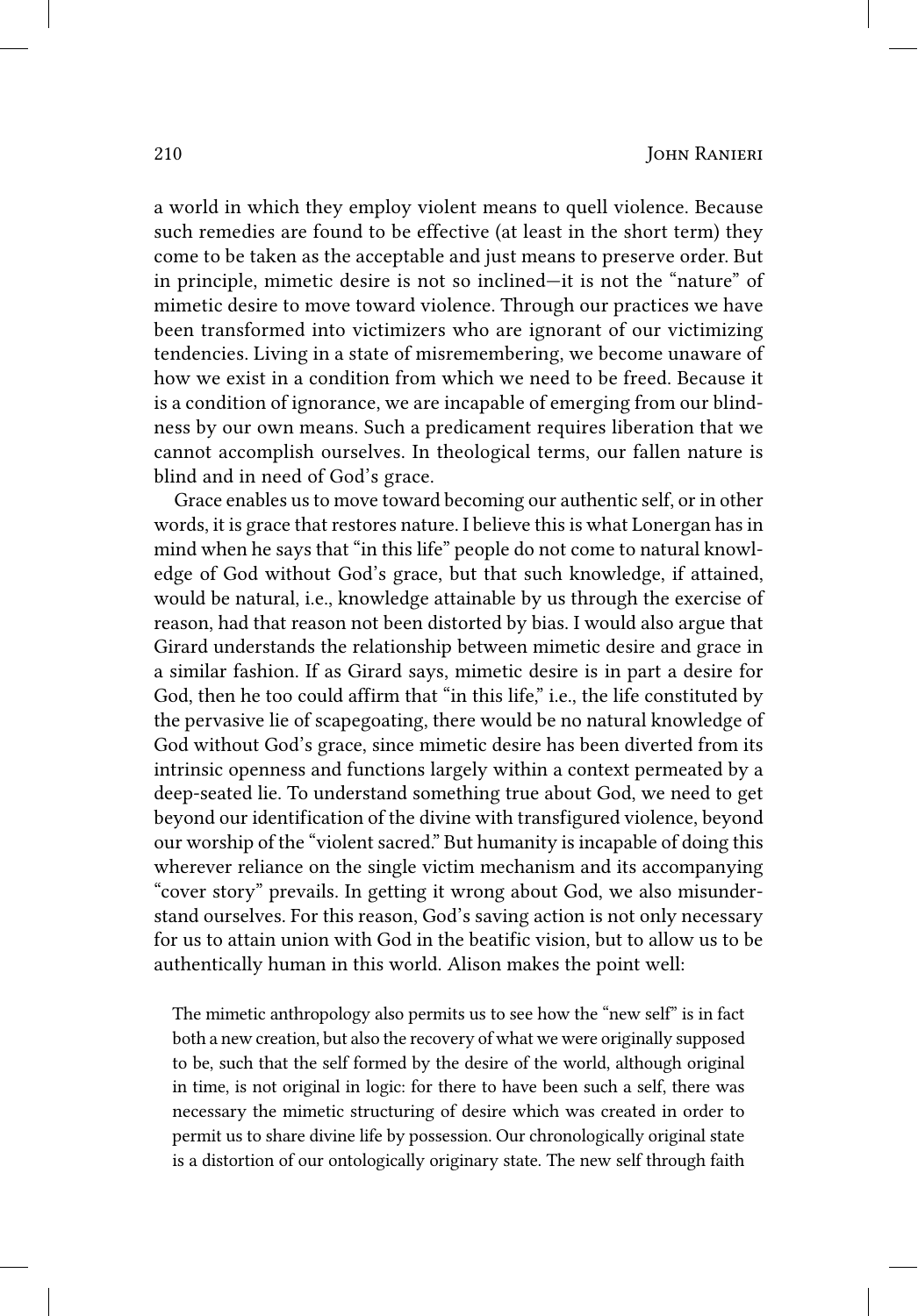is not just a rescue job (saving us *from* the world) because the first try was a botched job. Rather it is the rescue *of* the first job (saving us *in* the world). 19

On this point Girard has said "The idea of grace in Christianity or Judaism is precisely that the truth cannot be known by human means because it is always buried by the mechanism of Satan." 20 "Satan," for Girard, is the New Testament's way of speaking about violent contagion and the means by which it brings about order through the mechanism of victimization hence Satan's titles as the sower of discord, the accuser, the prince of this world, and the father of lies. If humanity is indeed imprisoned in falsehood, then an inbreaking of some form of revelation is necessary if we are to understand our situation truthfully. In the conclusion of *I See Satan Fall Like Lightening* Girard writes:

Until now I have been able to find plausible responses to the questions posed in this book within a purely commonsensical and "anthropological" context. This time, however, it is impossible. To break the power of mimetic unanimity, we must postulate a power superior to violent contagion. If we have learned one thing in this study, it is that none exists on earth. It is precisely because violent contagion was all-powerful in human societies, prior to the day of Resurrection, that archaic religion divinized it … The Resurrection is not only a miracle, a prodigious transgression of natural laws. It is the spectacular sign of the entrance into the world of a power superior to violent contagion. 21

To postulate is not to demonstrate; what we have here is an inference which posits the reality of Jesus' resurrection as the most plausible explanation for the exposure of scapegoating in the New Testament. 22 From Girard's perspective, the anthropological insights contained in the Judeo-Christian scriptures point beyond themselves toward intelligibility and an intelligence that exceed the limit of human understanding:

There is an irreducible supernatural dimension to the Gospels that I do not wish to deny or denigrate … The rationality I am disclosing, the mimeticism of human relations, is too systematic in principle, too complex in its effects,

- 19. Alison, *The Joy of Being Wrong*, 60–1.
- 20. René Girard, "Interview with Rene Girard," *Anthropoetics* 2, no. 1 (June 1996): 5.
- 21. Girard, *I See Satan Fall Like Lightning*, 189.

22. John Ranieri, "An Epistemology of Revelation," in *The Palgrave Handbook of Mimetic Theory and Religion*, ed. James Alison and Wolfgang Palaver (New York: Palgrave Macmillan, 2017), 176.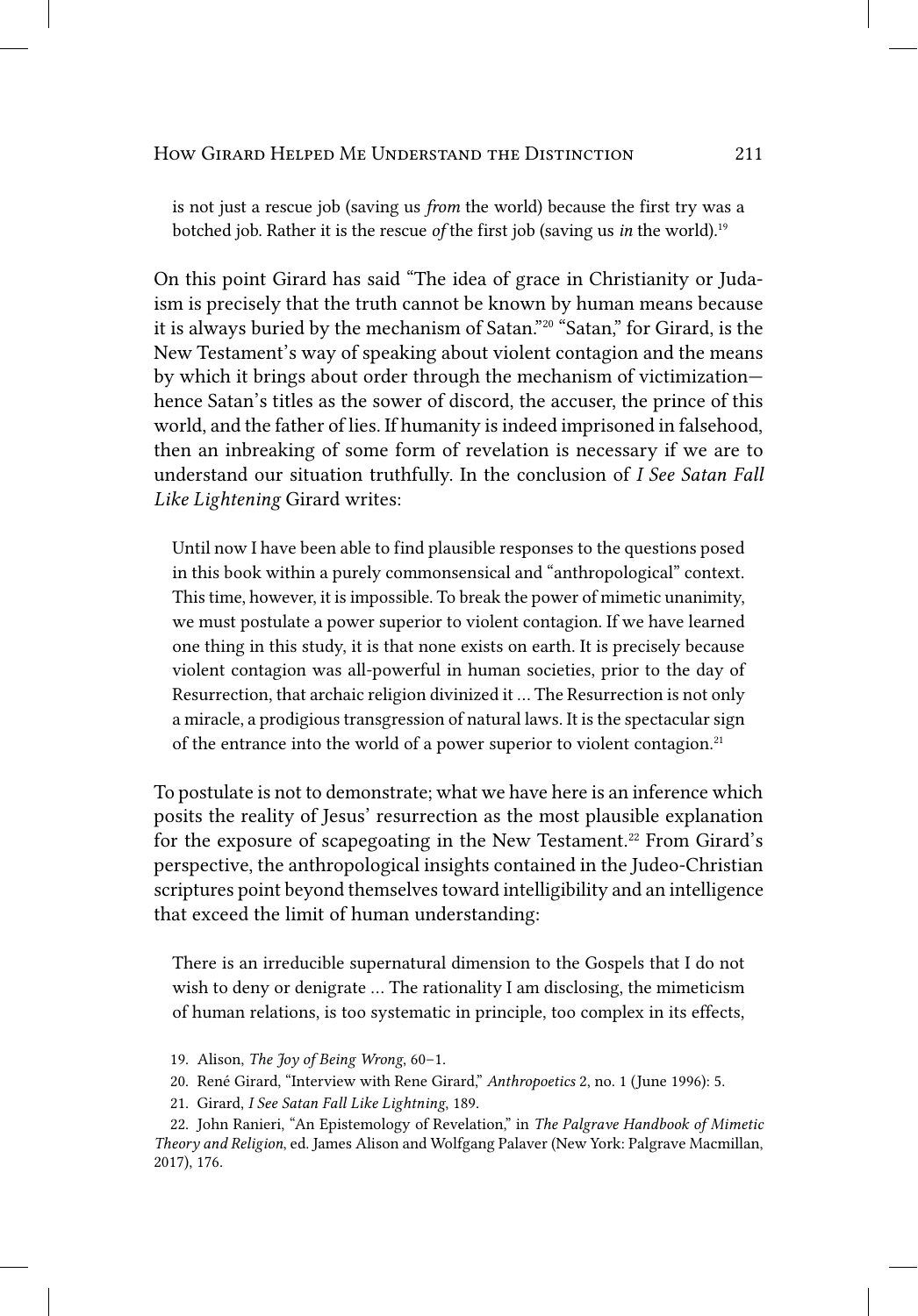and too visibly present, both in the "theoretical" passages on scandal and in the accounts entirely controlled by it, to be there by accident. Nevertheless, this rationality was not completely devised or created by those who put it there … At the text's origin there must have been someone outside the group, a higher intelligence that controlled the disciples and inspired their writings. As we succeed in reconstituting the mimetic theory in a kind of coming and going between the narratives and the theoretical passages, the words attributed to Jesus, we are disclosing the traces of that intelligence, not the reflections of the disciples. 23

In light of these passages it should be clear that Girard's theory is in no way a reduction of the theological to the anthropological. He acknowledges the limits of an anthropological reading, and he shows how an "evangelical anthropology" opens onto theology: "There is an anthropological dimension to the text of the Gospels. I have never claimed that it constitutes the entirety of Christian revelation, but without it Christianity could scarcely be truly itself." 24 The intelligibility taken up by theology constitutes a higher form of rationality which does not displace, but heals and completes that which it sublates. There is continuity between nature and grace, reason and faith. James Alison explains the implications of Girard's approach:

What role is left for human reason within mimetic theory? Let us start by conceding that the understanding of original sin I have developed is radical. It posits that human culture was born from and tends to maintain its order by means of a lie—the *meconnaissance* of its victimary foundations. Furthermore, this lie was only really completely revealed for what it is by the death and resurrection of Christ. So far we seem to have a highly "supernaturalist" position. 25

However, Alison argues that such a conclusion does not follow from Girard's claims. It is the Christ event that enables us to understand how wrong we have been about ourselves:

Another way of saying this is that, having been able to see, thanks to the coming of Christ, what we were and what we are to become, we can also see that

<sup>23.</sup> Girard, *The Scapegoat*, 162–3; See also Thomas F. Bertonneau, "The Logic of the Undecidable: An Interview with Rene Girard," *Paroles Gelees* 5 (1987): 15–6.

<sup>24.</sup> René Girard, *Job: The Victim of His People*, trans. Yvonne Freccero (Stanford: Stanford University Press, 1987), 163.

<sup>25.</sup> Alison, *The Joy of Being Wrong*, 304–5.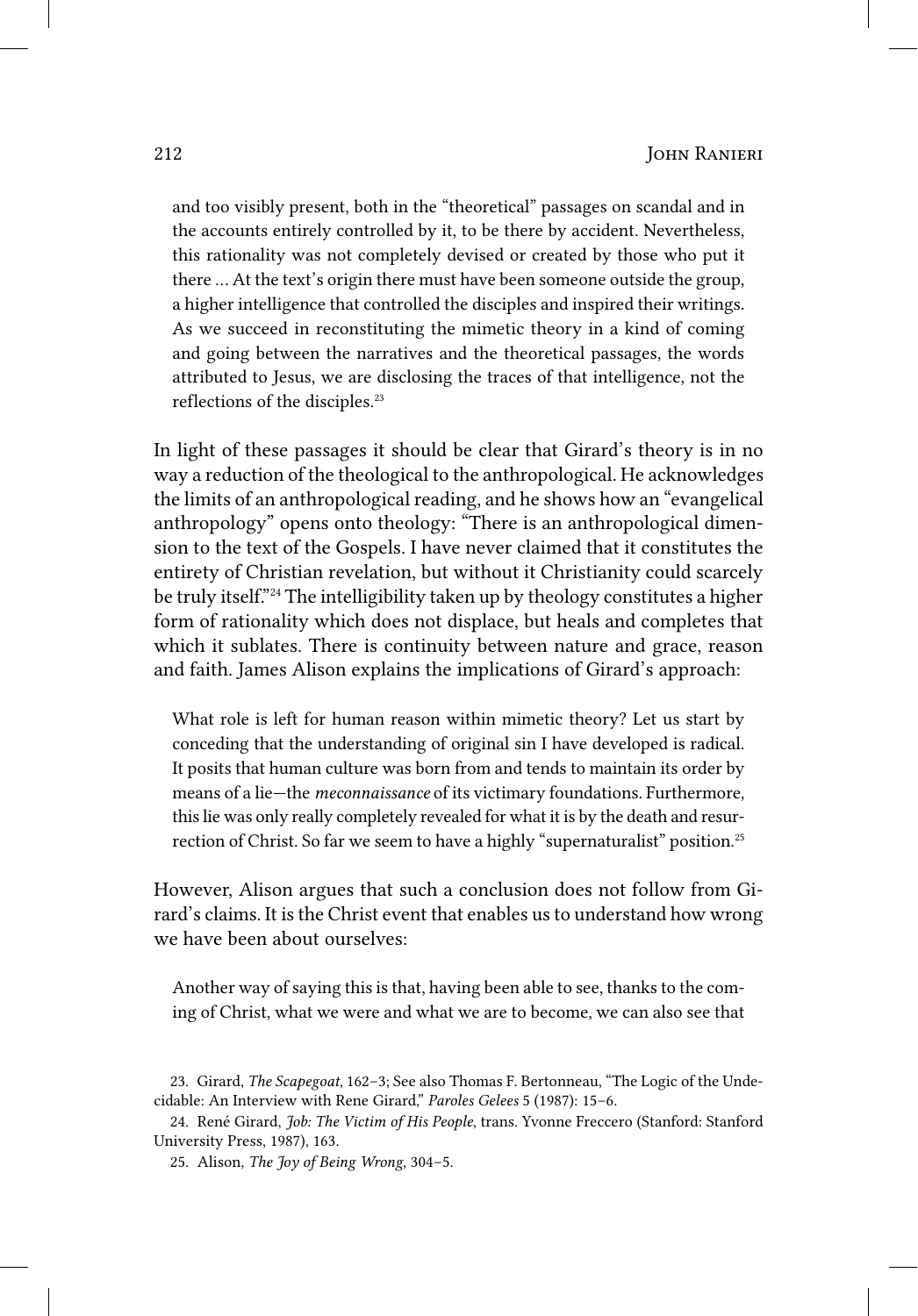it has been within the abstract possibility of all (adult) humans everywhere to have come, no doubt through an arduous and incomplete process, to the perception of the victim and to have sided with him or her … Girard has, notoriously, shown that such an insight did occur from time to time in certain great works of theater and literature … His thought is able to be entertained within rational discourse by nonbelievers, because its anthropology and the embryonic theology which emerged in later works (to the annoyance of some who then accused Girard of crude apologetics) form a seamless robe.<sup>26</sup>

Neither Alison nor Girard can, with justice, be charged with fideism. Christianity affirms that one of the consequences of the resurrection is the writing of the gospels. Once written, these texts become available to anyone who can read or hear their message, independently of any faith commitment. Girard's claim is that these texts contain anthropological insights relevant to all human beings, insights that shed light on the origins of human thought and culture. This point is sometimes overlooked by both his defenders and his critics, who seem to think that by using the biblical text as an anthropological lens, Girard is somehow revealing his true colors as a theologian. In response to such misunderstanding it must be emphasized that throughout his writings Girard treats the Bible as a text accessible to anyone with eyes to read and ears to hear. Alison writes, "Girard himself insisted resolutely on the anthropological nature of his thought (he often refused the label of 'theologian' when it was given him). And yet he also claimed a complete lack of rivalry between the anthropological account he was giving and the traditional dogmatic claims of Christianity."<sup>27</sup> At no point does Girard's argument rest on a claim that the anthropological insights contained within the Bible are available only to those who have been illumined by faith. These anthropological insights are now accessible to all persons without any prior assumption of faith on their part. Because of the profound hold of the victimage mechanism in determining thought and culture, these insights may not have been widespread before they were articulated in the Bible, but once articulated they make available ideas which, in principle, are accessible to human beings as human beings. A reader of the Bible who does not believe in the resurrection of Jesus is still capable of understanding the anthropological insights conveyed through the text.

26. Ibid.

<sup>27.</sup> James Alison and Martha J. Reineke, "Introduction," in *The Palgrave Handbook of Mimetic Theory and Religion*, ed. James Alison and Wolfgang Palaver (New York: Palgrave Macmillan, 2017), 171.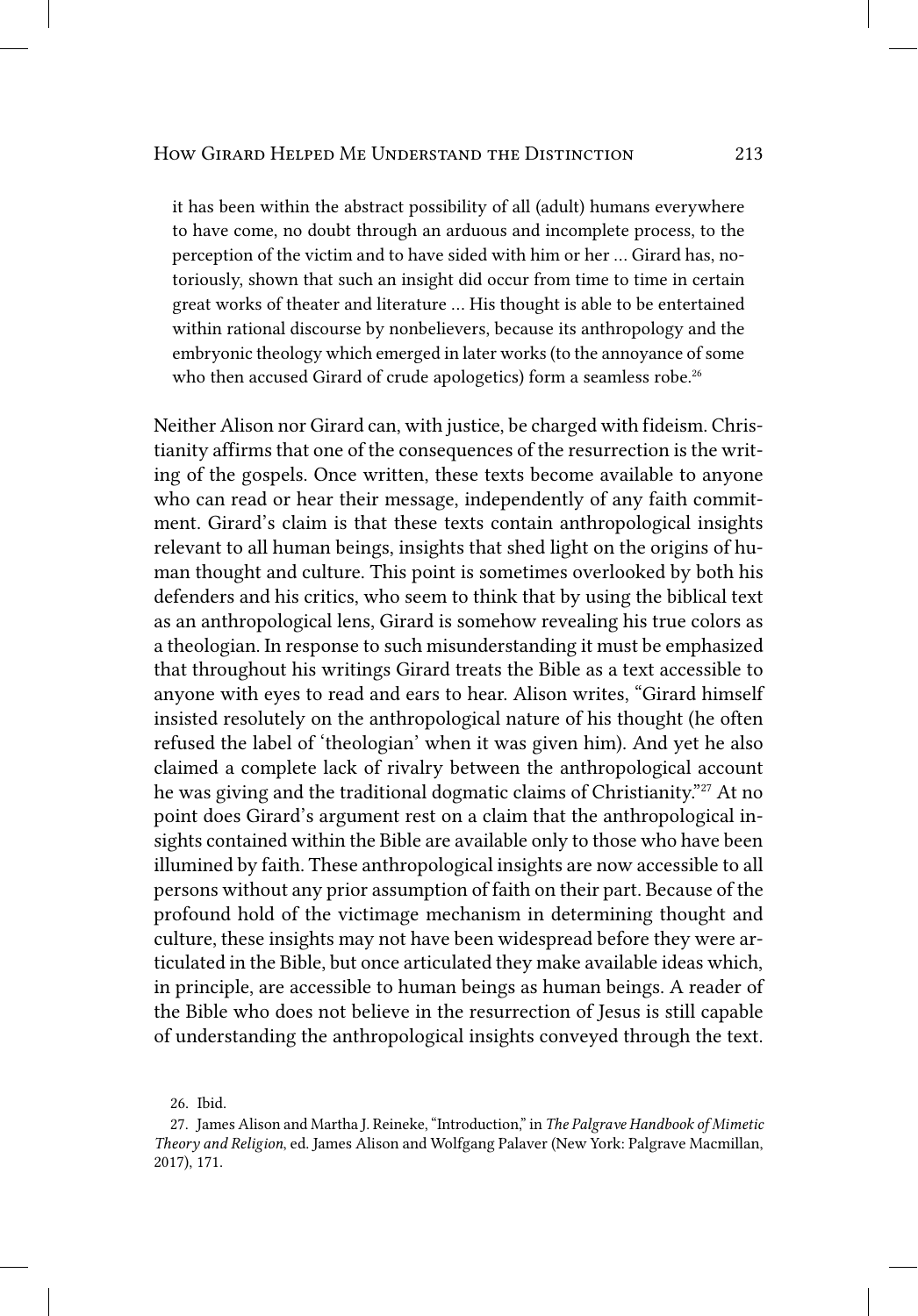Within a Girardian context, traditional formulations of the distinctions between nature/grace and reason/faith are transposed in terms of the relationship between anthropology and theology, with Girard being content (for the most part) to leave the work of transposition to theologians. Lonergan is also interested in such a transposition. Unlike Girard he comes at it from the perspective of someone trained in scholastic philosophy and theology who is trying to move beyond the classicist assumptions of the tradition he has inherited. Lonergan sees the development of a theological anthropology as an important dimension of this movement:

I have been arguing that, because religion pertains to an authentic humanism, theology has a contribution to make to the humanities. But one could go further and argue with Karl Rahner that the dogmatic theology of the past has to become a theological anthropology. By this is meant that all theological questions and answers have to be matched by the transcendental questions and answers that reveal in the human subject the conditions of the possibility of the theological answers … His position is that man is for God, that religion is intrinsic to an authentic humanism, that in theology theocentrism and anthropocentrism coincide. On this basis he desires all theological statements to be matched by statements of their meaning in human terms. His purpose is not to water down theological truth but to bring it to life, not to impose an alien method but to exclude the risk of mythology and to introduce into theological thinking the challenge of rigorous controls. I must not give the impression, however, that such a theological anthropology already exists … But the mere fact that the proposal has been made reveals how closely a future theology may be related to the human sciences and the humanities. 28

Lonergan does not only describe Rahner's proposal but later in the essay indicates his substantial agreement with it. It should also be noted how, when describing this task, Lonergan's emphasis lies on the movement from theology to anthropology. His concern is the contribution theology can make to an authentic humanism. He is not suggesting the development of an independent philosophical anthropology to which theological statements would then be related. The two-tiered universe envisioned by some earlier theologians, consisting of an abstract, philosophically elaborated pure nature to which a world of grace is related in an extrinsic, even arbitrary fashion is alien to Lonergan's vision. Rather, he believes that all theological statements need to be matched by statements of their meaning in human

28. Lonergan, "Theology and Man's Future," 147–8.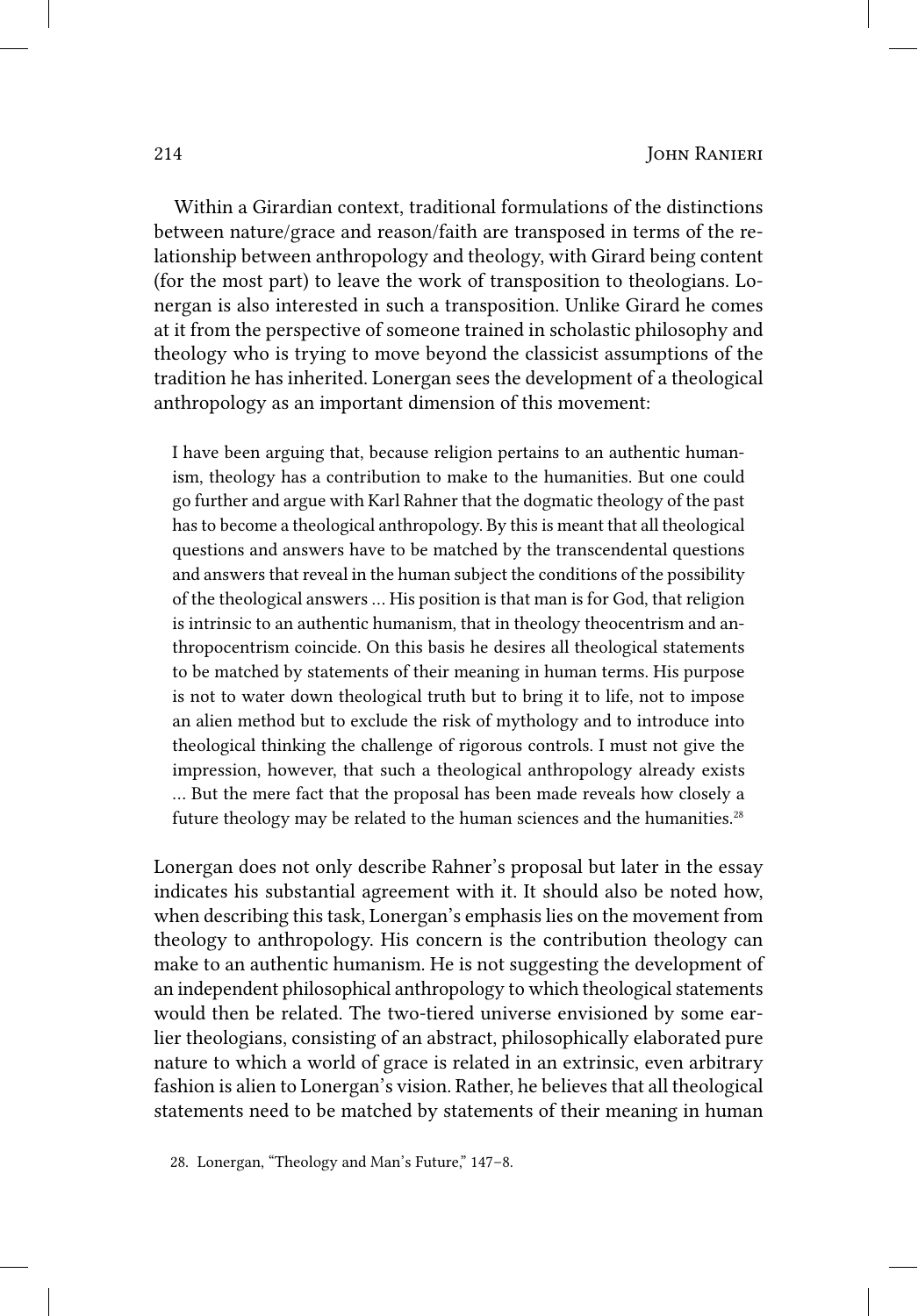terms, a development that Girard would surely welcome. If Girard tends to place the biblical text in the forefront of his analysis, he is also careful to insist that, as an anthropologist he is interested in what the text can contribute, not only to his own discipline, but to all the human sciences. Likewise, if Lonergan concentrates on issues of method without focusing on the specific contributions of the Judeo-Christian scriptures, he argues repeatedly that it is a serious mistake to try to separate philosophy and the human sciences from theology.

To speak of philosophy, anthropology, and theology is one thing, but what about the role of faith? Perhaps Lonergan's most well-known statement in this regard is "Faith is the knowledge born of religious love."<sup>29</sup> Faith has cognitive value; it is not a discontinuous irruption into human life, but the knowledge resulting from the effects of God's love flooding our hearts. Faith can be understood as a form of knowledge because under its influence, the love of God illumines our hearts and minds, revealing possibilities for authenticity previously unimagined. Faith not only enlightens; it also heals and draws us into new ways of living which reflect a transformed relationship with God and neighbor. There is a striking passage at the end of his lectures *Philosophy of God, and Theology* in which Lonergan insists on a relational conception of the human person, and then proceeds to spell out the implications of this understanding in terms of the experience of God's love:

[The] person is not the primordial fact. What is primordial is the community ... The person is the resultant of the relationships he has had with others and of the capacities that have developed in him to relate to others … Religious experience at its first root is the love of God with one's whole heart and whole soul, with all one's mind and all one's strength, and from it flows the love of one's neighbor as oneself. If persons are the products of community, if the strongest and the best of communities is based on love, then religious experience and the emergence of personality go hand in hand.<sup>30</sup>

Within a Girardian context, James Alison speaks of faith in way that resonates strongly with Lonergan's perspective:

What the mimetic anthropology suggests, then, is that in every case we are suggested into being and to a greater or lesser extent accept and are nurtured

<sup>29.</sup> Bernard Lonergan, *Method in Theology* (New York: Herder and Herder, 1972), 115.

<sup>30.</sup> Bernard Lonergan, *Philosophy of God, and Theology* (Philadelphia: Westminster Press, 1973), 58–9.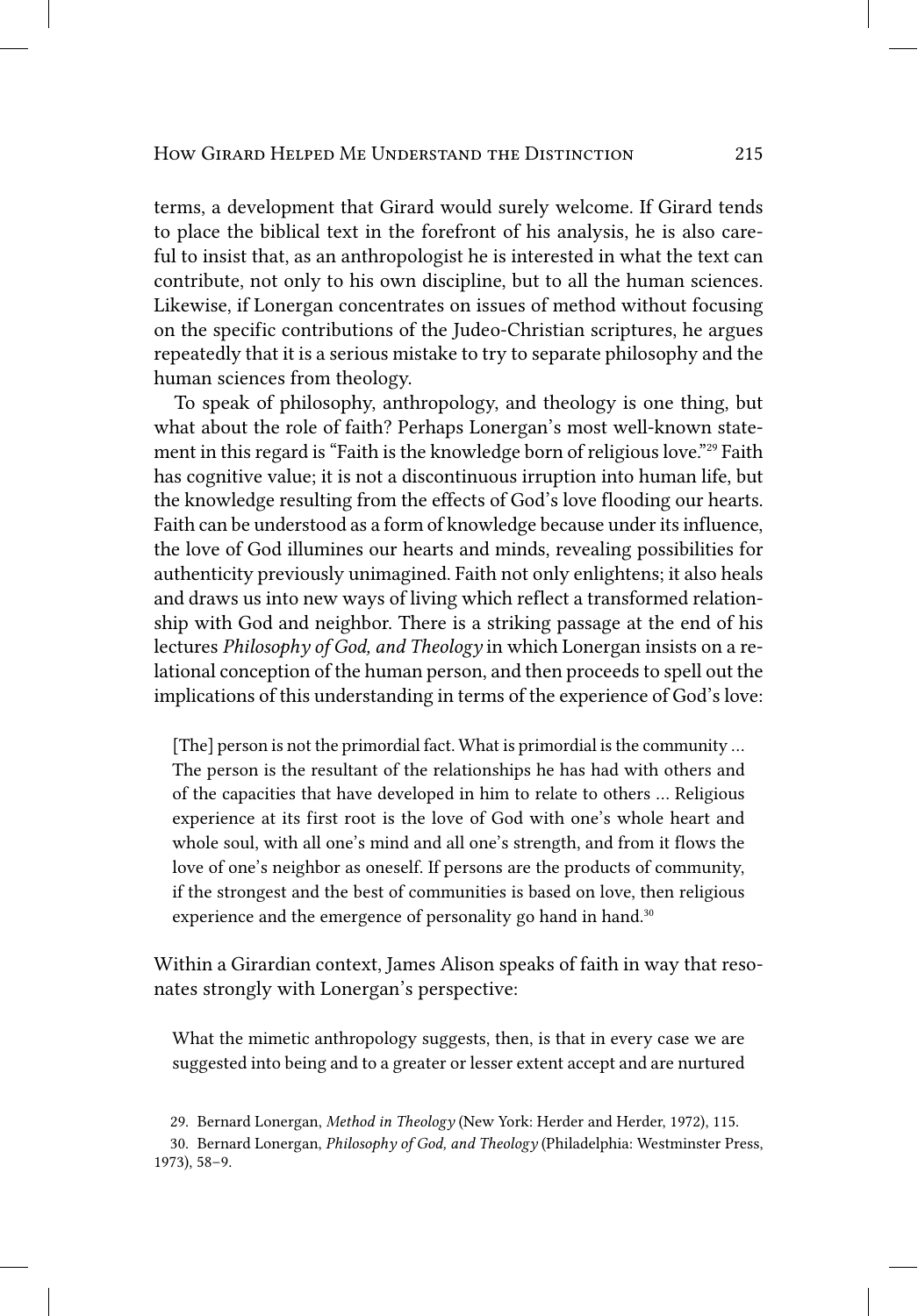by that anterior other … What I would like to suggest is that what we call supernatural faith works in exactly the same way, by the mimetic calling into being of new "selves." That is, what makes such faith possible is the irruption of an "Other" into our lives of a different sort than the somewhat nurturing, somewhat violent other which has formed our "self"<sup>31</sup>

In faith we encounter an "Other" whose very being is one of self-giving love, in relationship to whom we can begin to experience the "joy of being wrong" about ourselves, as well as obtaining a glimpse of what a life animated by love might look like for us. It is also an awareness that the Other who is calling us into life has nothing to do with death, and that such knowledge has profound implications in the degree to which we have allowed ourselves to live as if death is the defining reality for human persons.

Given this understanding of faith, it comes as no surprise to find that it is closely related to the idea of conversion. Those familiar with Lonergan's work are aware of the tremendous emphasis he places on the process of conversion. While Girard has not written extensively about conversion, it is nonetheless of central importance to his understanding of mimesis. To avoid the pitfalls of mimetic rivalry, it is absolutely crucial that we become capable of discerning patterns of victimization, not just in others, but in ourselves. To do so, our horizon needs to be expanded by the gift of God's love received and expressed as a grateful faith. James Alison refers to mimetic anthropology as "par excellence an anthropology of conversion." Faith, "because it is what permits us to live on the interface between the old other which formed us and the new other which seeks to form us anew, is intrinsically related to conversion." 32 It is clear that this is Girard's view as well: "The knowledge of mimesis is really tied to conversion. That is why the matter of *fides quaerens intellectum* (faith seeking understanding) is so important. A personal knowledge, fully rational and yet not always accessible to reason, is needed." 33 If in Lonergan's language self-transcendence reaches its fullness in the experience of religious conversion, for Girard the openness that is our mimetic nature can also be said to reach its fulfillment in communion with the divine Other.

Some may find the questions we have been considering here to be interesting but largely irrelevant to human life. Toward the start of this essay,

<sup>31.</sup> Alison, *The Joy of Being Wrong*, 57.

<sup>32.</sup> Ibid., 62.

<sup>33.</sup> René Girard, *The Girard Reader*, ed. James G. Williams (New York: The Crossroad Publishing Company, 1996), 268.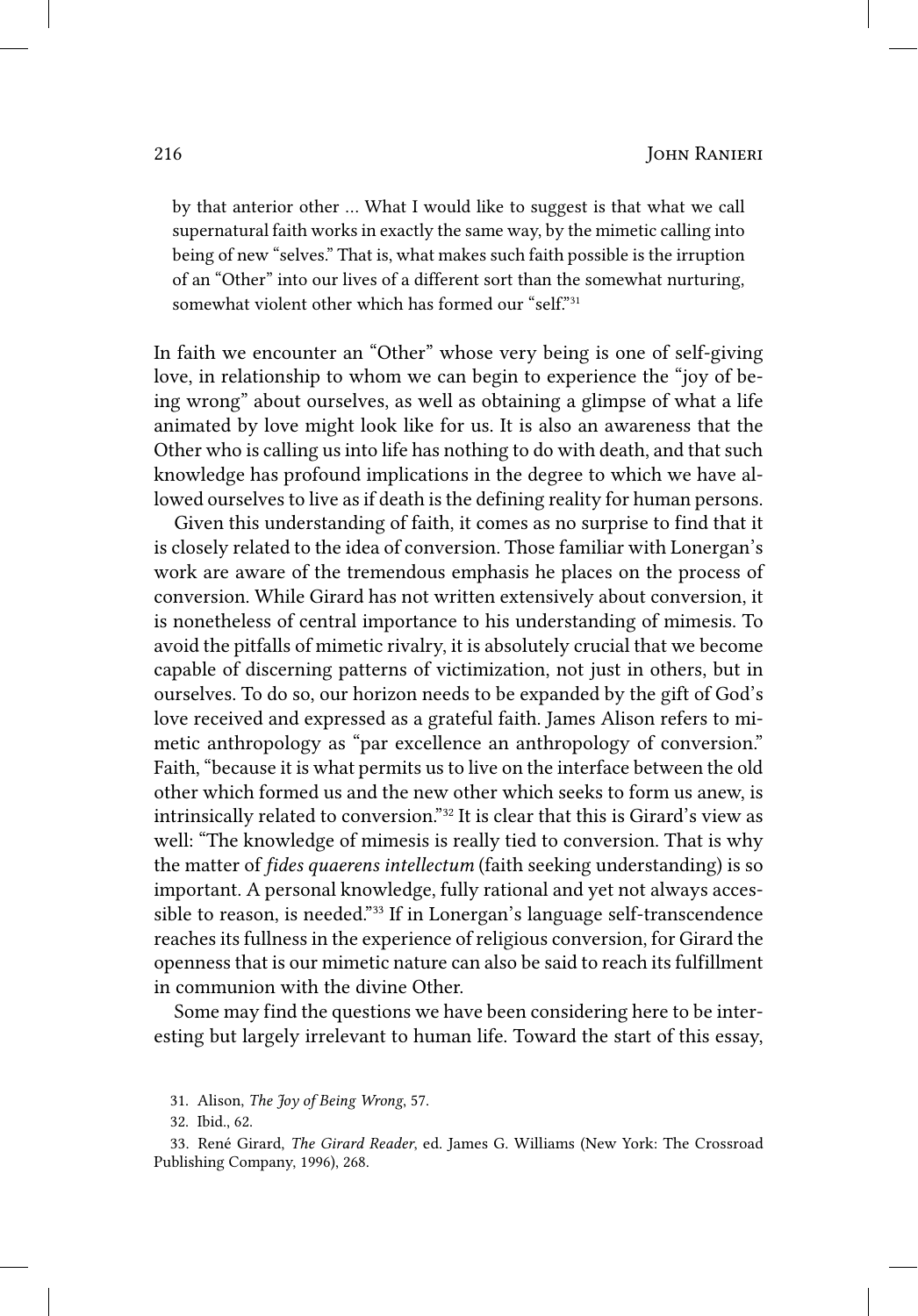I cited Lonergan with regard to a hypothetical contemporary questioner, who, after reflecting on questions having to do with natural knowledge of God, faith and reason, and grace and nature, responds with another question—"So what?" A similar question might conceivably be directed at Girard's thought, by those who do not see what difference it makes whether he is truly an anthropologist of religion, or in fact a crypto-theologian, intent on having the Trojan horse of mimetic theory brought into the citadel of the social sciences. I would suggest that any response to these questions ought to highlight the notions of continuity and self-transcendence found in the thought of the thinkers discussed here. Lonergan has probably thematized the notion of self-transcendence more explicitly than the others I have considered, and in defending the relevance of the doctrine of natural knowledge of God he writes how:

The intending subject intends, first of all, the good but to achieve it must know the real; to know the real he must know what is true; to know what is true he must know what is intelligible; and to grasp what is intelligible he must attend to the data of sense and to the data of consciousness. Now this unity of the human spirit, this continuity in its operations, this cumulative character in their results, seem very little understood by those that endeavor to separate and compartmentalize and isolate the intellectual, the moral, and the religious … But the fact remains that the intellectual, the moral, and the religious are three successive stages in a single achievement, the achievement of self-transcendence; and so attempts to separate and isolate the intellectual, the moral, and the religious are just so many efforts to distort or to entirely block authentic human development. 34

This passage encapsulates much of Lonergan's project, and it is obviously not possible to rehearse the entirety of his thinking here. However, it will suffice to point out the emphasis on continuity as characteristic of the process of self-transendence. This implies that the self-transcendence involved in religious conversion is not discontinuous with the stages which precede it, but brings them to their fulfillment. Describing religious conversion, Lonergan observes how:

It is, whatever its degree, a being-in-love that is without conditions or qualifications or reserves, and so it is other-worldly, a being-in-love that occurs within this world but heads beyond it … Such unconditional being-in-love

34. Lonergan, "Natural Knowledge of God," 128.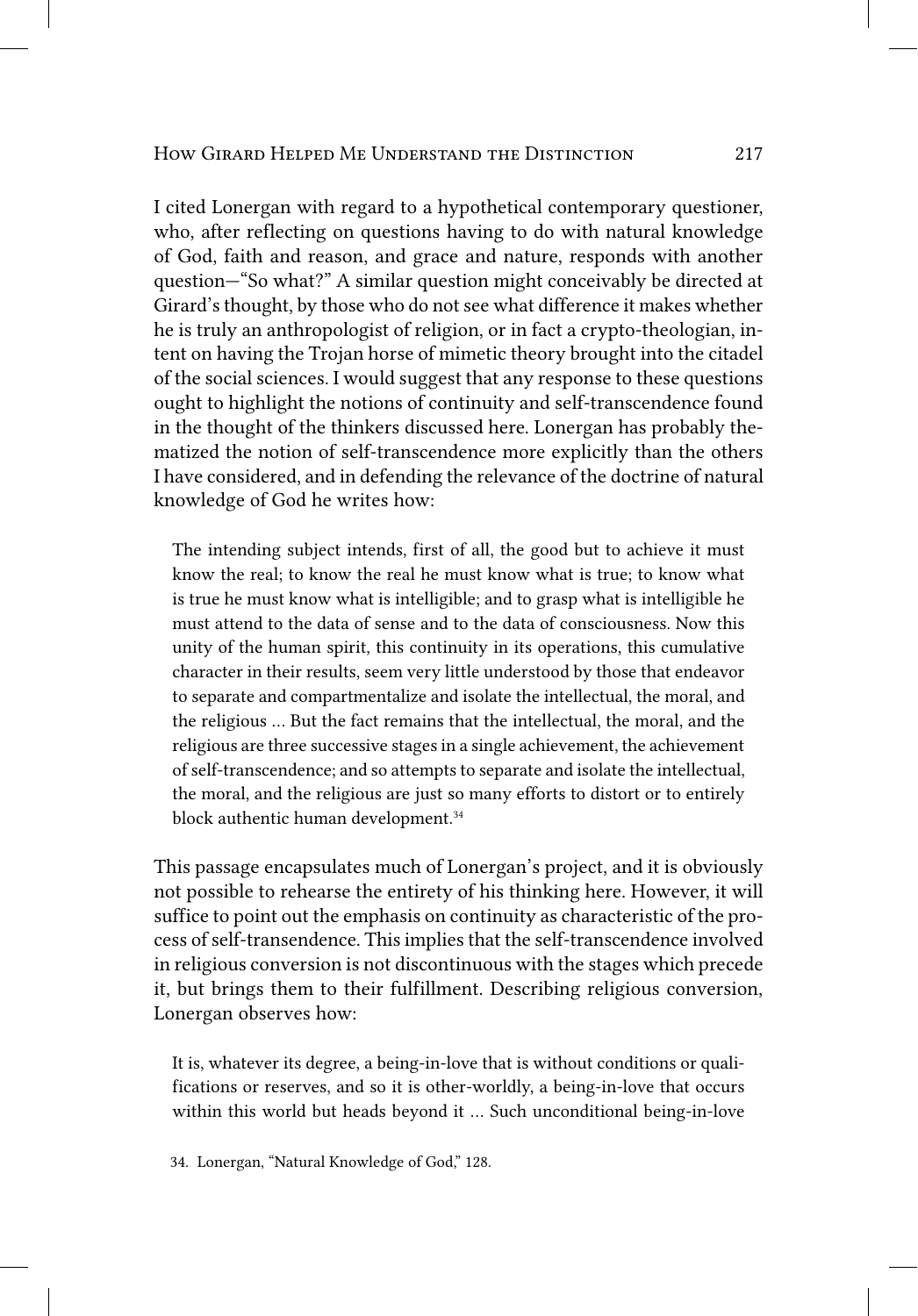actuates to the full the dynamic potentiality of the human spirit with its unrestricted reach and, as a full actuation, it is fulfilment, deep-set peace, the peace the world cannot give, abiding joy, the joy that remains despite humiliation and failure and privation and pain.<sup>35</sup>

Given that the human person reaches her or his highest level of development in this unconditional being-in-love, and that this peak in self-transcendence stands in continuity with every aspect of human authenticity, Lonergan does not hesitate to point out the abiding relevance of the idea of natural knowledge of God (as well as the related distinctions of grace and nature, faith and reason.) Acknowledging that there are those for whom "any thought about, any mention of, either theism or atheism is just meaningless," and religion, at best "a comforting illusion," he maintains that such "opinions involve a profound ignorance of man's real nature, and such ignorance cannot but have a gravely distorting effect on the conduct of human affairs." In affirming the continuity involved in selftranscendence, the doctrine of natural knowledge of God affirms this fundamental, "natural" openness to transcendence as the basis of human authenticity; "it means that God lies within the horizon of man's knowing and doing, that religion represents a fundamental dimension in human living."<sup>36</sup> Natural knowledge of God and the distinction between nature and grace do not in themselves constitute religious conversion—and Lonergan never suggests that they do. What he does point out, however, is how the human person is so constituted as to be intrinsically open to the mystery of love and awe we call "God," that this capacity, when realized, is the key to human authenticity and progress, and that this openness is natural to us, rooted in our capacity for wonder and self-transcendence. Far from being arcane notions, limited to debates among scholastic philosophers and theologians, it would be difficult to imagine ideas with greater relevance for the future of humanity.

As a theologian (as well as a philosopher), Lonergan can speak freely of religious conversion as the love of God flooding human hearts; and as a theologian, he can also begin with the affirmations of his religious tradition (e.g., the decree concerning natural knowledge of God at Vatican I) in a way that Girard, as an anthropologist, cannot. Where Lonergan shows how theological doctrines actually correspond to genuine human development (hence his agreement with Rahner on the need for doctrinal statements

35. Ibid., 129. 36. Ibid., 130.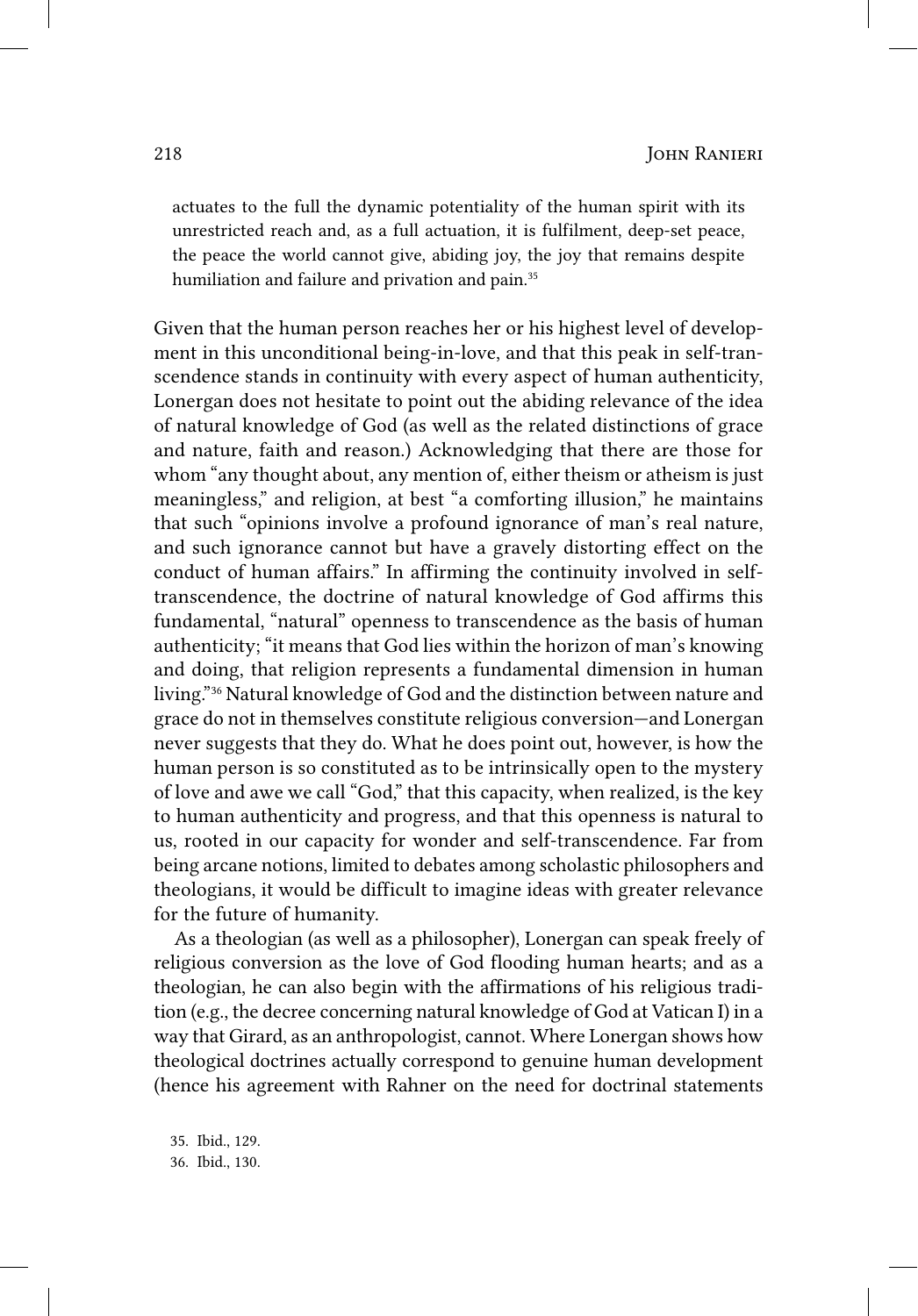to be transposed into a theological anthropology), Girard begins with the anthropological and shows how, when pursued conscientiously (i.e., with an openness to the idea that scriptural texts such as the Bible might actually be bearers of anthropological insights), an analysis of scapegoating and cultural formation opens onto more explicitly theological concerns. But in general, Girard took care in his work not to blur these distinctions. In answer to the question, then, as to whether he is a social scientist who would reduce all theological questions to anthropological issues, or a closet theologian masquerading as an anthropologist, an honest reading of his work would lead to the conclusion that he remained an anthropologist of religion and culture throughout his career, but one who believed his analyses had theological implications which could enrich the discipline of theology. This is important to bear in mind, because if he is in fact a theologian, then he cannot expect his readers to accept him as a genuine practitioner of the social sciences. And if that is the case, it would severely undercut his ability to present mimetic theory as encompassing insights accessible to all, since as a theologian he would necessarily have commitments and assumptions which come from being a member of a particular community of belief. And such commitments would not be permissible in his capacity as a social scientist. In his life as a Catholic Christian, Girard would believe that God raised Jesus from the dead; but such a belief cannot enter into his work as an anthropologist or be taken as one of the assumptions upon which his theory rests. Consequently, it makes a tremendous difference whether Girard is an anthropologist or a theologian, because it has profound implications with regard to whom his thought is directed and with whom he can enter into conversation. Mimetic theory presents itself as a theory accessible to all on the basis of reason, without any acceptance of the Bible as divine revelation. In a contemporary context in which some (perhaps many) consider the terms "faith" and "revelation" to be synonymous with irrationality, Girard's thought discloses the deep intelligibility and higher rationality to be found in the biblical text. 37 He frequently meets with criticism from those who think he cannot be a genuine social scientist if he insists in taking the Bible seriously as a source of anthropological insight; while on the other end of the spectrum are those theologians and religious believers who fear that his approach to scripture is reductionistic. Understood correctly, however, mimetic theory can be seen as a bridge, performing a mediating function between the social sciences and theology. In similar fashion, Lonergan,

<sup>37.</sup> I am currently at work on a manuscript which employs Girard's thought to show how this same rationality is at work in the Qur'an.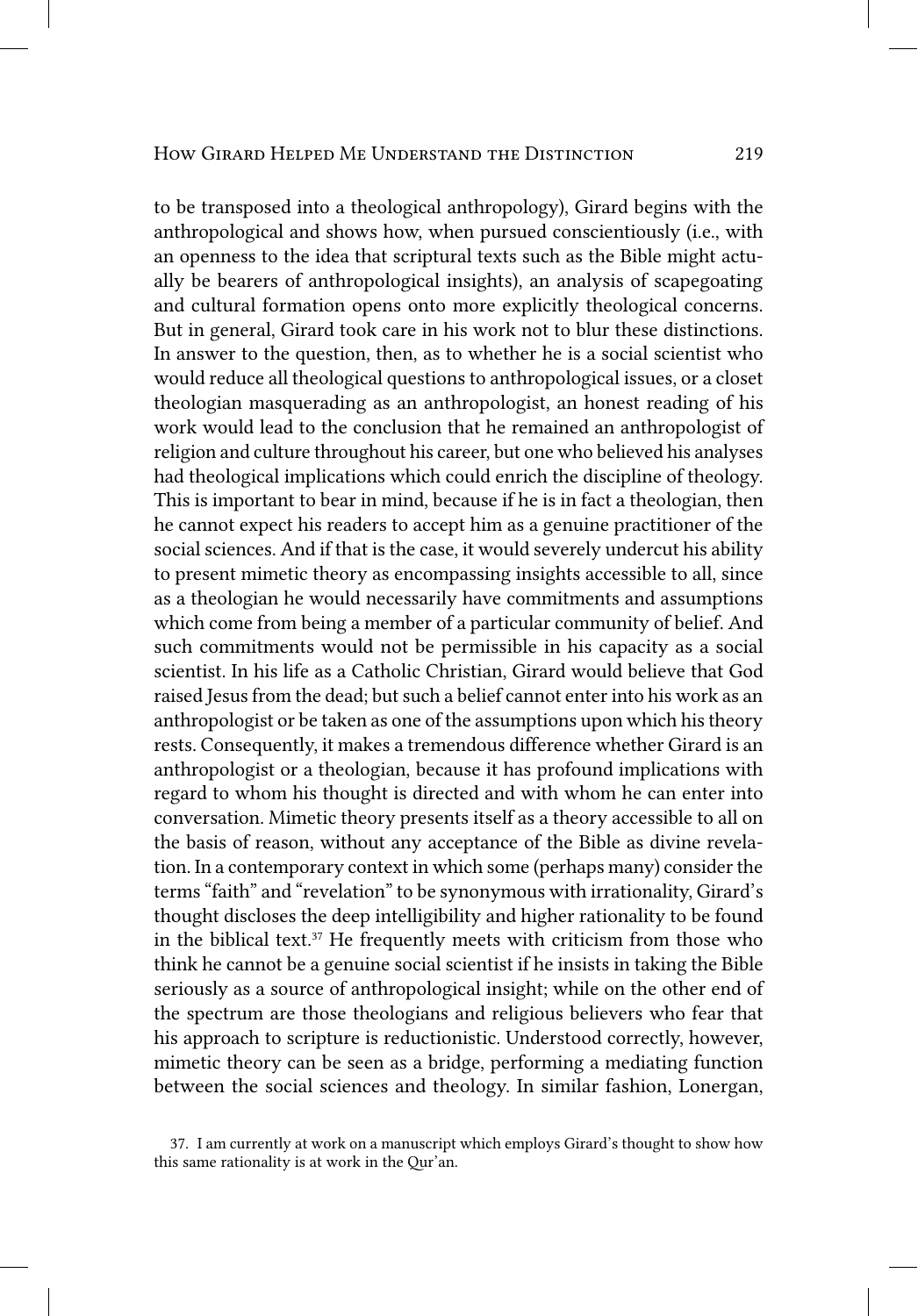Rahner, and Alison, as theologians, are interested in showing how doctrine can be related to the human desire for self-transcendence, and that revelation points to the fulfillment of human striving. Essentially, our manifest capacities for wonder, for moral reflection, and for loving, while sometimes distorted and misdirected, are fundamentally good and capable of being, not only healed, but divinized. There is continuity between who we are now and who we are called to be—and this continuity becomes manifest in the process of conversion, as our capacities for intelligence, goodness, and love are transformed, strengthened, and expanded, allowing us to become disciples striving to bring about the kind of world intended by God. Of course, none of this makes sense unless we are, in fact, related to God in such a way that "there is a trustable continuity between that which is in need of salvation and that which will appear once saved."<sup>38</sup> But is this not precisely the underlying meaning and intention at the root of the distinction between grace and nature?

## **BIBLIOGRAPHY**

- Adams, Rebecca. "Violence, Difference, Sacrifice: A Conversation with Rene Girard." *Religion and Literature* 12, no. 2 (1993): 9–33.
- Alison, James. *On Being Liked.* New York: The Crossroad Publishing Company, 2003. —. *The Joy of Being Wrong.* New York: The Crossroad Publishing Company, 1998.
- Alison, James, and Martha J. Reineke. "Introduction." In *The Palgrave Handbook of Mimetic Theory and Religion*, edited by James Alison and Wolfgang Palaver, 169–72. New York: Palgrave Macmillan, 2017.
- Bertonneau, Thomas F. "The Logic of the Undecidable: An Interview with Rene Girard." *Paroles Gelees* 5 (1987): 1–24.
- Burkert, Walter, René Girard, and Jonathan Z. Smith. *Violent Origins: Walter Burkert, René Girard, and Jonathan Z. Smith on Ritual Killing and Cultural Formation.* Edited by Robert Hamerton-Kelly. Stanford: Stanford University Press, 1988.
- Girard, René. *The Girard Reader.* Edited by James G. Williams. New York: The Crossroad Publishing Company, 1996.
- —. *I See Satan Fall Like Lightning.* Maryknoll, NY: Orbis Books, 2001.
- —. "Interview with Rene Girard." *Anthropoetics* 2, no. 1 (June 1996): 3–5.
- . *Job: The Victim of His People.* Translated by Yvonne Freccero. Stanford: Stanford University Press, 1987.
- —. *The Scapegoat.* Baltimore: Johns Hopkins University Press, 1986.
- —. *A Theatre of Envy.* Leominster: Gracewing, 2000.
- Lonergan, Bernard. *Method in Theology.* New York: Herder and Herder, 1972.

—. *Philosophy of God, and Theology.* Philadelphia: Westminster Press, 1973.

Lonergan, Bernard J. F. "Natural Knowledge of God." In *A Second Collection: Papers*, edited by William F.J. Ryan and Bernard J. Tyrrell, 117–33. Philadelphia: Westminster Press, 1974.

38. Alison, *On Being Liked*, 61.